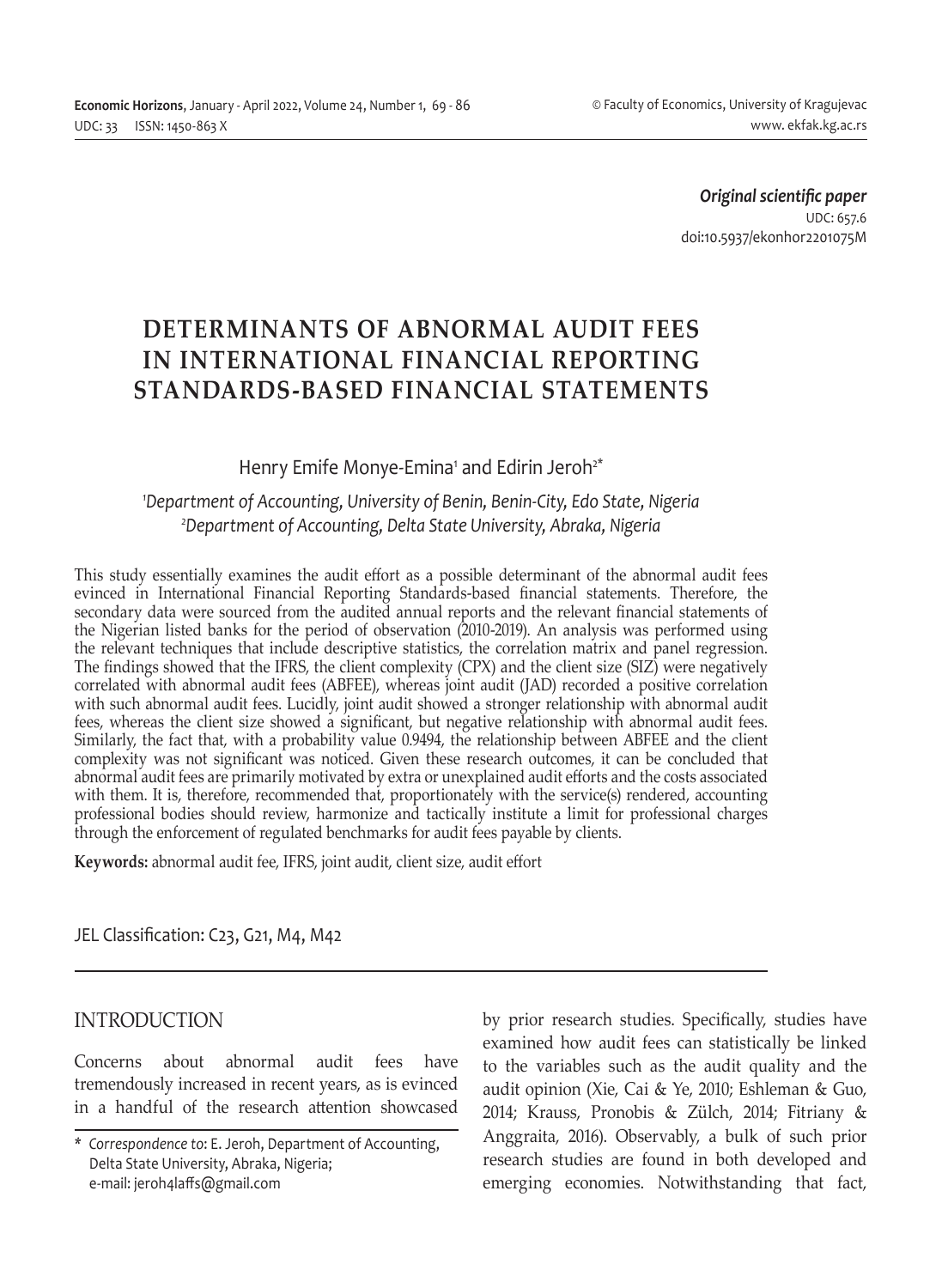our research study found that, as a follow up to the recommendation of R. Doogar, P. Sivadasan and I. Solomon (2015), the study carried out by O. J. Ilaboya, M. O. Izevbekhai and G. Ohiokha (2017) focused on examining the determinants of abnormal audit fees and an emphasis was placed on the variables such as the client size, the Big4, profitability, joint audit and leverage as the possible determinants of abnormal audit fees. Notably, apart from the study's focus on only companies in the manufacturing sector, the construct of O. J. Ilaboya *et al* (2017) only consists of the variables attributable to the audit effort school of thoughts (just like other prior studies), whereas the position of the International Financial Reporting Standards (IFRS) was not considered at all. From the audit effort perspective, it is no doubt practically arguable that the adoption of the IFRS may possibly have certain effects on the abnormal audit fee since the financial statements prepared according to the IFRS require more detailed disclosures than the previously adopted local GAAPs, thereby expanding the scope of the audit work (implying a greater audit effort). Therefore, it is obvious that prior studies (Ilaboya *et al*, 2017) do not appear to have considered this dimension as a part of the determinants of abnormal audit fees. Thus, the gap in the literature necessitates a further research enquiry, for which reason this study was performed.

The main thrust of this research inquiry is to reappraise the determinants of abnormal audit fees by considering the audit effort perspectives and the IFRS-based financial data.

Given the above research focus, the study's goals include the investigation of how the measures of audit efforts are related to abnormal audit fees by discussing the influence that the adoption of the IFRS would exert on that relationship. The research study is empirical by nature and quantitative techniques such as summary statistics, correlation analysis and other appropriate inferential statistics are used in it. Accountancy regulatory bodies, business entities, audit practitioners, and other relevant stakeholders at both the national and global levels will benefit from the findings obtained in this study given the fact that the explanations of the link between the measures of the audit effort and abnormal audit fees are presented in light of the adoption of the IFRS.

Bearing in mind the foregoing, this study aims to specifically examine:

- the relationship between abnormal audit fees and IFRS-based financial reporting,
- the effect joint audit may have on abnormal audit fees,
- the influence of the client size on abnormal audit fees, and
- whether the client complexity does exert a significant influence on abnormal audit fees or not.

Taking into consideration the foregoing specific objectives, the hypotheses follow accordingly:

- H1: There is no significant relationship between abnormal audit fees and IFRS-based financial reporting.
- H2: Joint audit has no significant effect on abnormal audit fees.
- H3: The client size has no significant influence on abnormal audit fees.
- H4: The client complexity exerts no significant influence on abnormal audit fees.

The paper is divided into the four sections in addition to the Introduction and Conclusion. The Literature Review is the first to follow, after which there is the section dedicated to an empirical review and the theoretical basis of the research study. The third section is focused on the methodology applied in this study, whereas the fourth section is focused on the findings/results of the study.

#### LITERATURE REVIEW

#### **The concept of abnormal audit fees**

In performing their contractual obligations, auditors have the pristine rights of gaining access to the clients' accounting information. Such rights allow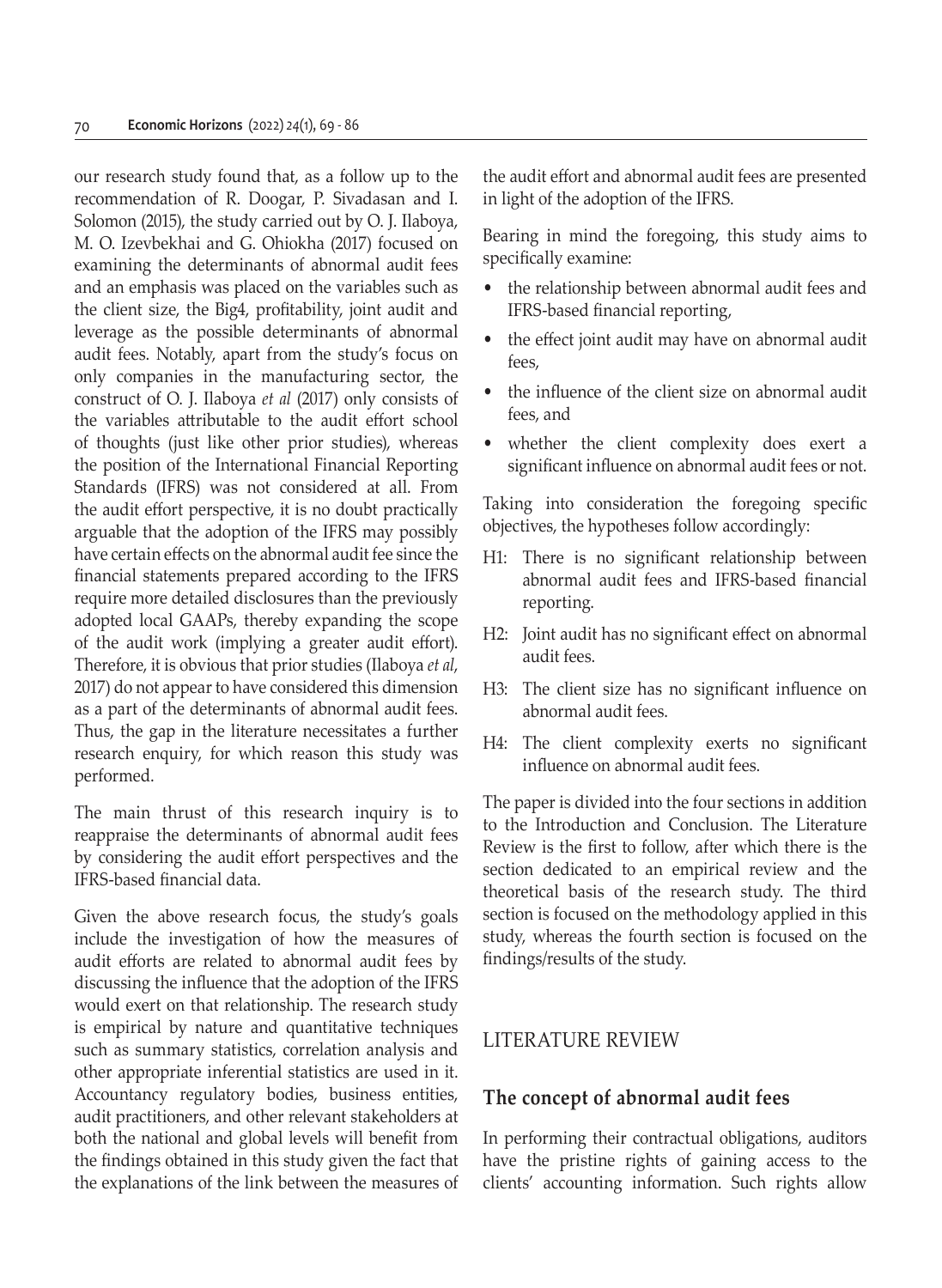auditors to gain more knowledge of their clients' activities, which enables auditors to obtain a piece of information that may not be available in the public domain. The nature of information before the auditor coupled with the available work to be done in the entire audit process is believed to have some forms of the multiplier effect on chargeable professional fees by auditors. Where the professional fees earned by auditors exceed the normal level of the fees required for specific audit engagements, it becomes obvious that certain abnormal fees may have been incurred by auditors' clients. Therefore, the concept of abnormal audit fees refers to the amount by which the audit fees received by external auditors exceed the normal range and/or level of the expected fees chargeable for a given engagement assignment. When pricing professional fees, auditors will (to some extent) take into account the magnitude of the evidence obtained while performing an engagement alongside the anticipated tasks or the audit work they are going to do/have done. Accordingly, auditors sometimes charge fees based on available private information about audited firms. In most cases, such information is usually not within the framework of the public domain, so stakeholders may be unaware of the very fact that there actually are such pieces of information.

While an agreement may be reached upon the fact that Nigeria's prior research concerning the possible motivations for abnormally high audit fees counts but few studies, it is obvious that the research evidence of abnormal audit fees from Asia, Europe and the largest number of developed economies is abundant, although with mixed conclusions (DeFond, Raghunandan & Subramanyam, 2002; Krishnan, Sami & Zhang, 2005; Doogar *et al*, 2015).

It is noteworthy that a bulk of prior related studies are mainly focused on what determines audit fees, the audit quality and the accounting quality, with very few concerns about the subject matters such as "abnormal audit fees" (Soyemi & Olowookere, 2013; Monye-Emina & Jeroh, 2014; Urhoghide & Izedonmi, 2015; Sagin & Shil, 2019). Notwithstanding, apart from O. J. Ilaboya *et al* (2017), who (based on the recommendations of R. Doogar *et al,* 2015) investigated the determinants of abnormal audit fees in Nigeria, there are but few studies on abnormal audit fees mostly focused on their impact on the other related variables such as the auditor's independence, disclosure and the audit quality (Oladipupo & Monye-Emina, 2016; Dabor & Uyagu, 2017). Specifically, the studies such as those conducted by M. L. DeFond *et al* (2002), J. Krishnan, H. Sami, and Y. Zhang (2005), R. Hoitash, A. Markelevich and C. Barragato (2007), and P. Hribar, T. Kravet and R. Wilson (2014) either focused on the measures of the accounting quality or the examination of the relationship between an abnormally high audit fee and the audit quality, among other things. Notably, these sets of studies are mostly concerned about how variations on identified variables can be explained by the amount of abnormal audit fees.

Furthermore, while there are abundant studies on the reversal of abnormal accruals and the market valuation of earnings surprises (DeFond *et al*, 2002), it is pertinent to note the fact that, regarding the abnormal audit fee issue, J. Krishnan *et al* (2005) assessed whether the provision of non-audit services is likely to exert a significant impact on the investor's perceptions of the auditor's independence. The study also tested the linearity of the relationship between abnormal audit/engagement fees and the audit quality, finding that relationship to be significantly negative. Conversely, M. L. DeFond *et al* (2002) found no relationship between abnormal audit fees and the going-concern opinion, as it related to the sampled companies. Notwithstanding that, and contrary to the previously identified empirical positions, the outcome of the study carried out by J. Krishnan *et al* (2016) suggests that abnormal audit fees increase over the time and ignite a reduction in the audit quality. This finding is not in consonance with that of R. Hoitash *et al* (2007), who previously found a positive relationship between abnormal audit fees and the audit quality. While it is possible to agree upon the fact that earlier empirical documentation presents a schema of contradictory arguments, it is evident that, in spite of the fact that the biggest number of those studies came from developed economies, no attention has yet properly been paid to how the audit effort (the adoption of the IFRS, joint audit, the client size and the client complexity) are likely to affect the levels of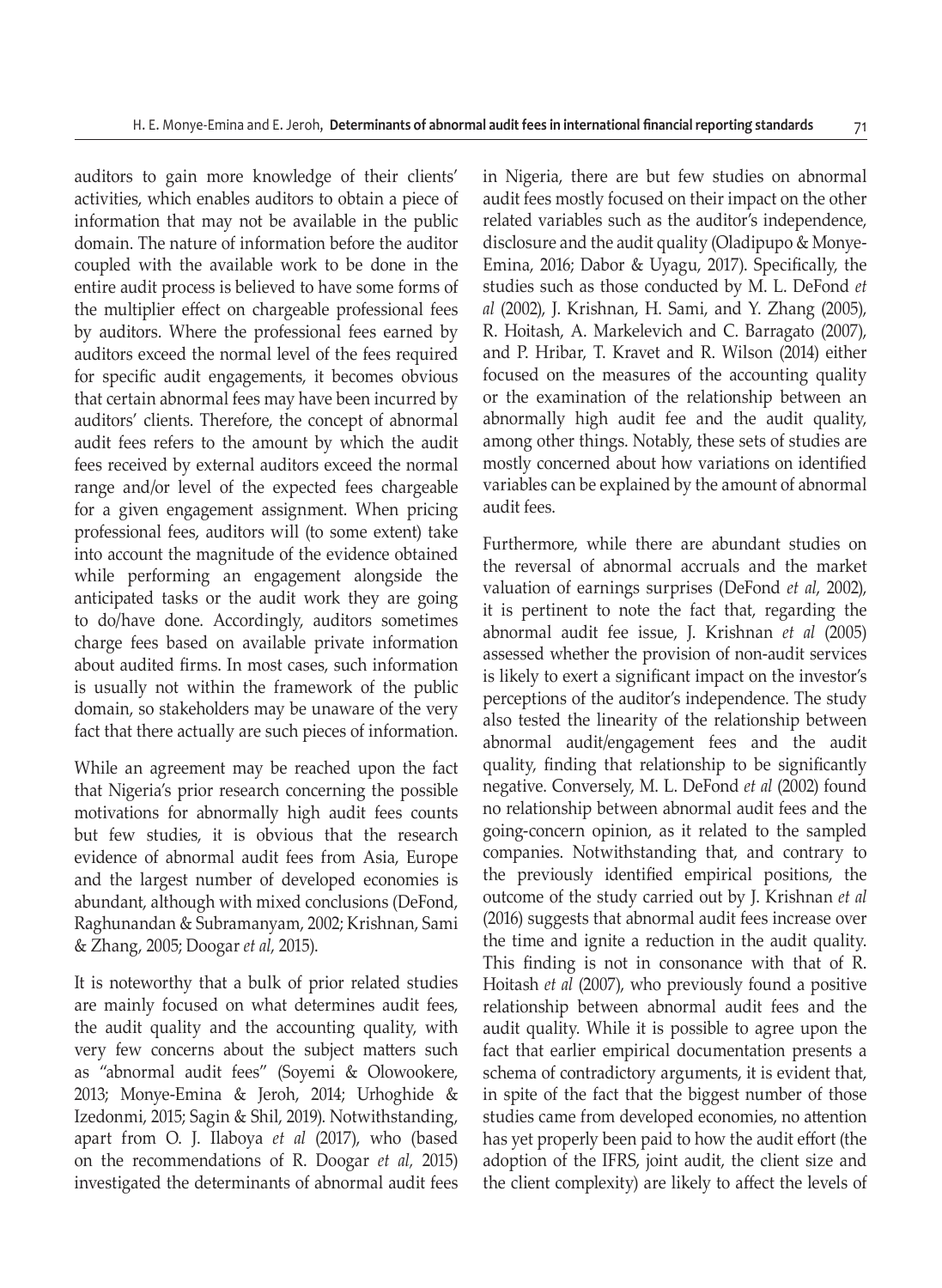abnormal audit fees charged by audit practitioners. This partly accounts for what this present study is setting out to address.

Succinctly, the pricing of audit fees stems from the three key factors (Dickins, Higgs & Skantz, 2008). Accordingly, the first key factor concerns the estimation of the auditor's effort; the second part pertains to the available personnel and the ranks/ status required to efficiently conduct audit; the third factor dwells on the perceived risk and the associated expected rewards of the audit firm (the audit effort). This perceived risk includes the company's industry (whether their stock is publicly traded and a possibility of failing), whereas the reward includes the client's reputation or the likelihood that being associated with that particular client might attract new clients (economic bonding). The second component reflects the abnormal audit fees that are particular to the auditor-client relationship (economic bonding). Prior studies (Dickins *et al*, 2008) have measured the abnormal audit fee as a residual from the regression of the total audit fee on a number of variables. These variables are expected to control normal audit fees charged by the auditor for some level of the effort and risk in carrying out his/her audit. This is because rendered audit services are either underpaid or overpaid and the sign of a residual actually matters. A negative residual implies underpayment, whereas a positive residual implies overpayment. Therefore, the abnormal audit fee studied in this paper is measured using a residual from the regressing audit fee on itself.

# INTERNATIONAL FINANCIAL REPORTING STANDARDS AND ABNORMAL AUDIT FEES

It is obvious in today's economic environment that globalization and changing trends in financial markets have triggered cross-border trading and convergence in accounting practice irrespective of nationalities or countries of residence (Jeroh, 2020; Spasic, Abouagla & Sekerez, 2021). This situation, however, has contributed to several calls for the adoption of a common accounting language aimed at fostering uniform across-the-globe financial reporting standards. One possible way to achieve the latter was the introduction of the global sets of standards - the International Accounting Standards (IAS) and, subsequently, the International Financial Reporting Standards (IFRS). Notably, the IFRS were developed after the careful consideration of diverse viewpoints from across the globe (Obradovic, 2014). This approach was welcomed by the majority of countries (both developed and developing ones) throughout the world, including Nigeria. Specifically, the listed Nigerian companies were mandated starting from January 2012 in line with the set roadmap to the adoption of the IFRS to comply with the IFRS provisions pertaining to the preparation of financial statements. As of today, all the Nigerian listed companies have keyed into the adoption of the global standards (IFRS) by preparing their respective company financial statements in compliance with the IFRS.

As articulated by the IFRS Foundation (Melville, 2019), it is noteworthy that the major the IASB's main goal in the IFRS development is to introduce transparency, accountability and efficiency in the financial market operations. Nevertheless, following the IFRS introduction, researchers have carried out several studies on IFRS and its impact on different variables like disclosure quality, comparability, and audit fees, among other things (Barth, Landsman, Lang & Williams, 2006; Barth & Schipper, 2008; Taylor, Tower & Nelson, 2010; Yip & Young, 2012; Choi, Peasnell & Toniato, 2013; Ajekwe, Onobi & Ibiamke, 2017; Soedaryono, 2017). According to the largest number of the prior studies, the measurement of the adoption of the IFRS was performed by means of the dummy variables of one (1) and zero (0), as appropriate. Therefore, in line with B. Soedaryono (2017) and other prior studies, this study measures the adoption of the IFRS using the dichotomous measure of 1 for any year in which companies implement the IFRS, and zero (0) for the non-IFRS years. It is, however, expected that the effort required to perform an audit assignment during and the IFRS era may not be the same as those previously required prior to the IFRS era. Bearing this fact in mind, the effect the adoption of the IFRS may have on abnormal audit fees in Nigeria is examined.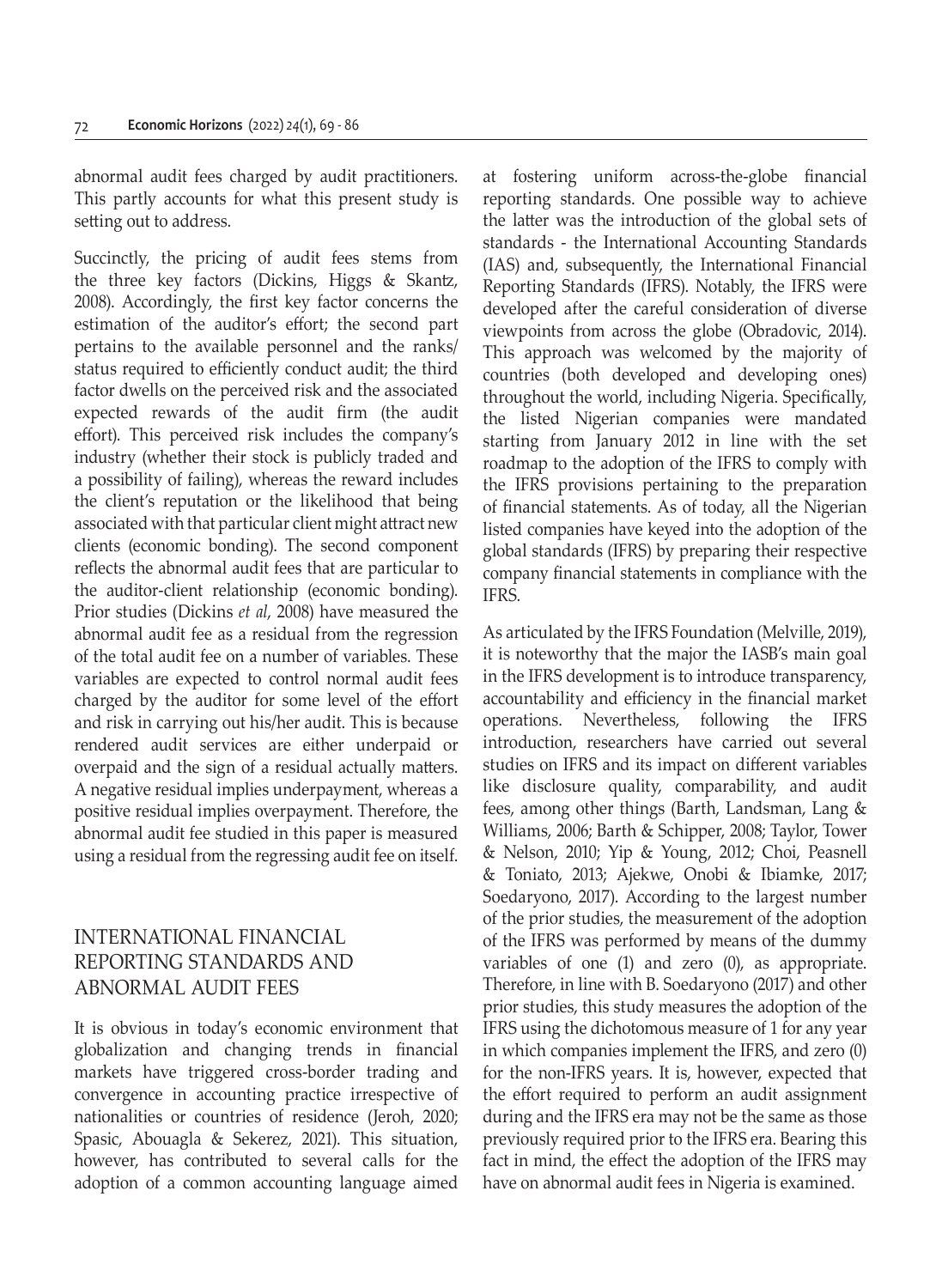#### **Joint audits and abnormal audit fees**

The need to consciously improve the quality of audit has been an issue of global concern to accountants, practitioners and regulators. This is partly due to the aftermath of recent corporate and audit failures in high-profile companies around the world, the majority of which were found culpable. Resulting from the known cases of corporate financial scandals, many investors notably suffered severe losses, thereby being led to an abysmal loss of confidence in capital markets, their regulations and operations. Notably, the Enron Arthur Anderson scandals led to distrust in the quality of audit reports. Another concern is the Green Paper Report issued by the European Commission (EC) in 2010, entitled the "Audit Policy". In line with a part of the issues raised by the EC document of 2010, the President of the Institute of Chartered Accountants of Nigeria (ICAN) called for mandatory joint audit early in 2010. This call was made so as to address the audit quality issue in both developed and developing nations, hoping to contribute to the trending debates on how quality could be improved in the external auditing field in addition to whether joint audit should be encouraged or not (Ajaegbu, 2014).

As noted by N. Razinger-Sakel, S. Audosset-Coulier, J. Kettumen and C. Lessage (2013), joint audit refers to any audit engagement requiring the audit of clients' financial statements by two or more external auditors. This shows that any given joint audit task requires the engagement of more than one independent auditor to a respective opinion of the clients' financial statements. Such an engagement will hopefully not only improve the quality of the work done, but it will additionally raise concerns about the required efforts that will be made by such concerned auditors, knowing fully well that the services rendered by the other auditors in the joint assignment may simultaneously serve as checks to the quality of the services currently being rendered. Therefore, the expected relationship between the abnormal audit fee and joint audit also forms a part of the gap this study intends to fill. To achieve this, and in line with prior studies (Andre, Broye, Pong & Schatt, 2015; Ilaboya *et al*, 2017), joint audit is measured by the dummy variables of "1" (for companies using joint auditors), and "0" (otherwise).

#### **The client size and abnormal audit fees**

The issue of whether larger companies have an influence on audit fees or not has been debated over the years due to the fact that this issue calls for a concern. According to D. C. Hay, W. R. Knechel and N. Wong (2006), the metal-analysis they had conducted found that the client size was the most frequent variable determining the amount of the chargeable audit fee (either high or low). As recorded in the 87 studies reviewed by D. C. Hay *et al* (2006), as many as 85 reported the presence of a positive association between the client size and audit fees. Arguably (in terms of the size) larger companies are likely to be more involved in huger activities, thus requiring more attention and audit efforts as compared to that of smaller firms. In their respective studies, B. Al-Shammari, P. Brown and A. Tarca (2008) and Y. Xu, A. L. Jiang, N. Fargher and E. Carson (2011) found that the relationship between (abnormally) higher audit fees and the client size were inconclusive, thus creating a gap in the literature. In their study, M. Causholli, M. De Martinis, D. Hay and W. R. Knechel (2011) found that the client size was the most significant determinant of audit fees being either abnormally higher or abnormally lower. Therefore, the thrust of our investigation stems from our belief that the client size may possibly drive the required audit effort and engagement, and that it may consequently have a significant effect on abnormal chargeable audit fees.

# **The client complexity and abnormal audit fees**

Consistent with earlier studies E. Carson, N. Fargher, D. T. Simon and M. H. Taylor, (2004) and R. W. Knechel and S. E. Salterio (2017), it is believed that one probable determinant of audit fees is the nature and complexity of the firm being audited. Presumably, clients with a more complex structure may require more tasks and ultimately a greater audit effort. Explicitly, firms with more subsidiaries may have expanded activities,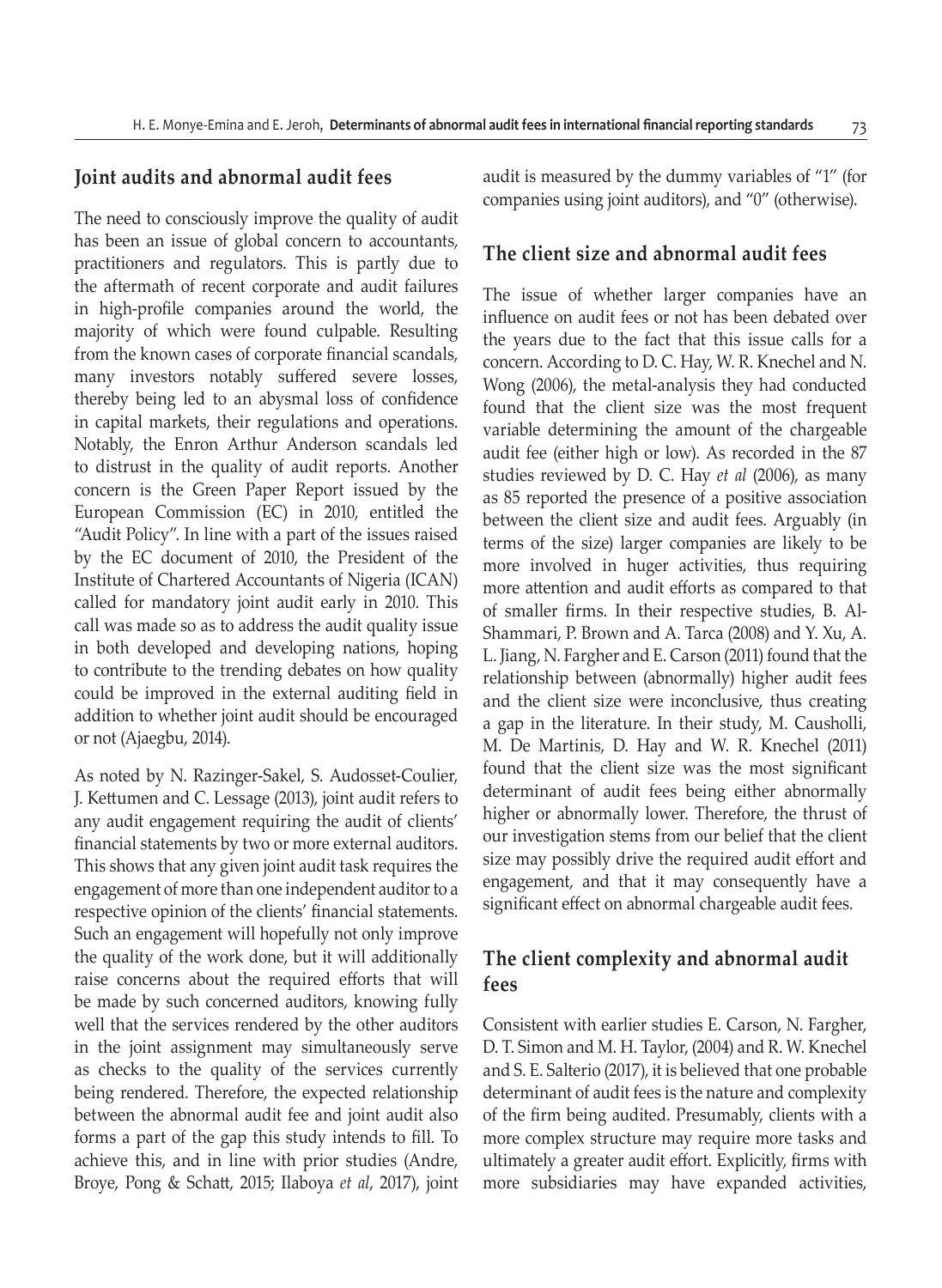thus resulting in more complex decisions at both the managerial and divisional levels. D. A. Simunic (1980) avers that, for companies with a high complexity level, decisions are usually made at the administrative/ managerial level of parent companies. Therefore, such decisions require a certain monitoring level in order to guarantee the goal congruence sought to attain by every company.

Note that, where companies have several and complex subsidiaries, an increased number of activities and expansion in transactions may undoubtedly expose auditors to higher levels of risk. Such exposures may therefore induce demand for higher audit fees (abnormally high audit fees) by statutory auditors, hoping to compensate for all forms of (a) loss exposure(s) that might arise in the course of the audit. This argument is premised on the fact that companies with complex structures require more time for auditors to assemble, harmonize and implement the audit process. The extended time for the audit process may lead to enhancement in the quality of the entire audit process, thereby attracting higher audit fees (Gerrard, Houghton & Woodliff, 1994). Take for instance the complexities that may arise from the existence of numerous estimations needed for several journal entries arising from the multiplicity of transactions of highly diversified firms with many affiliates (Knechel & Salterio, 2017). Under this circumstance, auditors are expected to perform more tasks that will require an all-inclusive audit necessitating higher audit fees from such complex clients. In support of the notion that auditors need more time and manpower to conduct the statutory audit of complex firms, empirical documentations (Simunic, 1980; Firth, 1985; Low, Tan & Koh, 1990; Chan, Ezammel & Gwilliam, 1993; Butterworth & Houghton, 1995; Carson *et al*, 2004; Knechel & Salterio, 2017) revealed a significant and positive relationship between the level of the client complexity and the audit fee (either a normal audit fee or an abnormal audit fee).

### **An empirical review**

In this section, a further review of the related empirical studies is presented. Accordingly, our review of the mentioned shows that, by relying on the documentation from an analysis of the 532 observations out of the data of the sampled French audit market, M. Haak, M. Muraz and R. Zieseniß (2018) sought to know if, in any joint audit, the audit work allocated to a given audit team affects the audit quality and the fees charged by the auditors. The findings show that there is an inverse relationship between the audit work allocated to concerned auditors in a given joint audit and the quality of the work done (the audit quality), thereby enhancing the amount of the audit fees to be charged. This means that the greater the cooperation between two auditors, the higher (abnormally high) audit fees.

In the Korean context, H. J. Nam (2018) examined whether mandatory transition to the IFRS reporting would affect the audit effort and the subsequent audit fee to be charged by auditors. In the study, the fiveyear data about the 421 Korean companies listed on the Korean Stock Exchange were analyzed. The data used covered the period of the financial years 2007 to 2011 of the sampled companies. The results obtained from the relevant econometric and statistical analyses provided the evidence that the audit hours (a proxy for the audit effort) were statistically more associated with the intensity of the audit work in comparison with the audit fees, which implied the fact that the effort required from an auditor to perform in an engagement was highly dependent on the nature of the audit to be conducted. This has a consequential effect on the amount of the fees that will be earned by the auditor in the long run, as auditors may request that they should be paid higher audit fees where an audit engagement requires that they should spend more of their time (the audit hours) and make a bigger effort.

B. Soedaryono (2017) assessed the underlying concept of abnormal audit fees and examined its relationship with the audit quality by comparing the outcome during the pre- and post-IFRS regime in Indonesia. The data were collected from the financial reports of the listed Indonesian companies of the automobile and transport sectors. The data were secondary by nature and covered a period of five years (from 2011 to 2015). The data about the audit quality were generated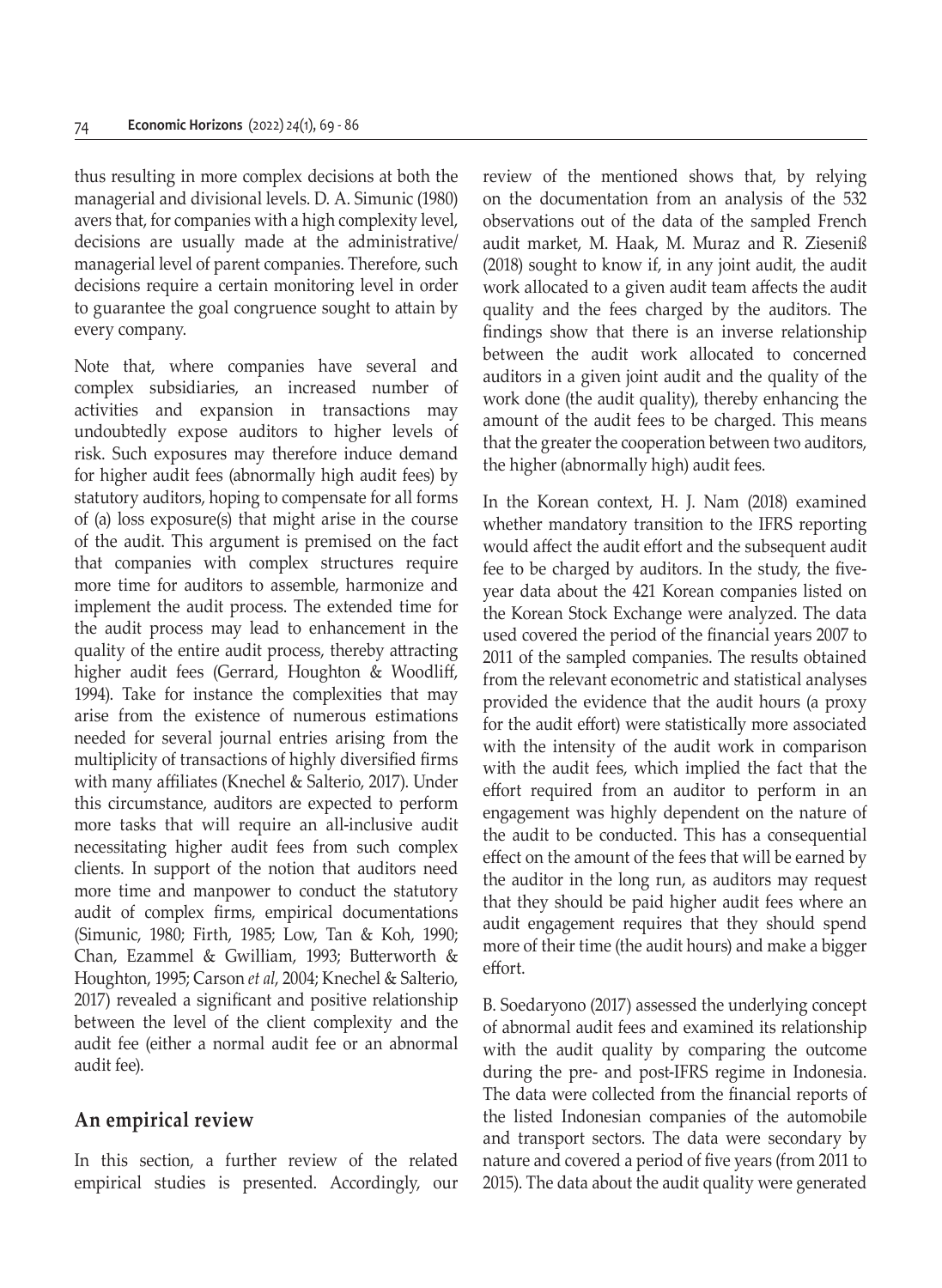from the residuals of discretionary accruals. The results obtained in that study showed that, during the pre-IFRS regime, abnormal audit fees had had an insignificant relationship with the audit quality, whereas on the other hand, a positive and significant relationship was found to have been recorded between both variables during the post-IFRS era. With this result, the study concludes that the auditors' clients were exposed to greater discretion in the choice of discretionary accruals after the adoption of the IFRS, thereby encouraging auditors to charge the audit fees deemed to be abnormal and exceptionally high *vis-a-vis* the audit work done, which is in line with the tenets of the theory of economic bonding.

M. Salehi, S. Farhangdoust and A. Vahidnia (2017) critically analyzed abnormal audit fees as a concept and x-rayed its link with future restatements. The data obtained from the 936 listed companies in Tehran over a period of six years (from 2009 to 2014) were examined. The study specifically emphasized the critical examination of whether the companies with restated financial statements had higher amounts of audit fees in comparison with the companies without such restated financial statements. A negative/ inverse relationship between abnormal audit fees and future restatements was recorded. Conclusively, the researchers maintained that abnormal audit fees were usually found to be low in the periods of the announcement of said restatements.

In Nigeria, O. J. Ilaboya *et al* (2017) investigated the factors that possibly determined abnormal audit fees, although with an emphasis on the listed manufacturing firms as at December 2014. A total of 56 quoted companies were sampled and the secondary data were compiled for the purpose of the analysis. The results unveiled clearly suggested that, while some variables were significant in explaining the levels of abnormally high audit fees with a positive association, the others recorded a negative, but significant relationship with abnormal audit fees. Additionally, some factors were also found to have a positive, but insignificant relationship with abnormal audit fees. Further empirical documentation from the study was that the companies that patronized the services of the Big 4 audit firms seemed to be paying abnormally high audit fees in comparison with their counterparts, who regularly engaged the services of non-Big 4 firms.

S. C. Okaro, G. O. Okafor and G. N. Ofoegbu (2018) investigated the different perspectives of and calls for mandatory joint audits in Nigeria. The primary data compiled from the responses to the 200 questionnaires previously given to the selected stakeholders (accountants, auditors and academics) were analyzed. The participants were required to give justification for or against and to indicate whether joint audits should be made mandatory in the country or not. The findings suggested that there was a unified agreement among the various stakeholders who believed that the cost of mandatory joint audit would outweigh the benefits of the same. As noted by the majority of the participants, joint audits would make room for abnormally high audit fees payable by the audit clients. With this result in mind, it is our expectation that the joint audit will record a positive effect on exceptionally high professional fees (abnormal audit fees).

# **A theoretical review - productive theory**

Productive theory (PT) originates from the economics field and was popularized by I. Gough (1972). Its major emphasis is placed on the output from the input, i.e. on using available resources in order to create a service that will be beneficial for the survival of the client's business. In his theory, Gough believes that chargeable fees are the determinant factors of the work effort. Thus, chargeable fees are expectedly higher for the jobs or schedules that demand more efforts from professionals/the labor force. Consistently with the position of productivity theory, M. Alhadab (2018) argues that where auditors aspire to improve the quality of audit and discourage earnings manipulation, abnormal audit fees are mostly charged since such engagements may require additional audit tasks. According to the tenets of productivity theory, abnormal audit fees would presumably demonstrate a significant and positive link with the audit effort.

It is noteworthy that prior empirical studies have provided the evidence that the audit fees deemed to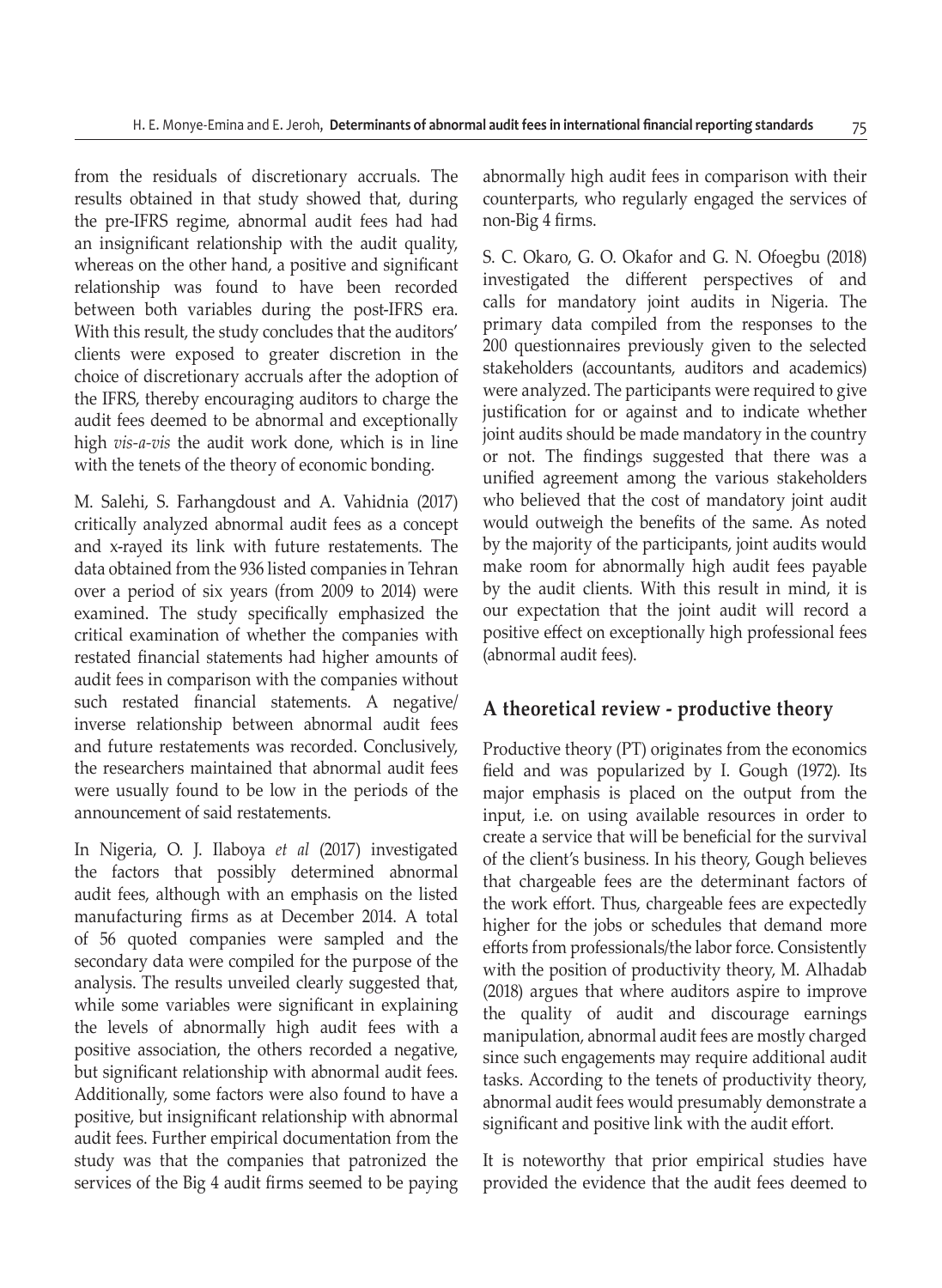be abnormally high will spur auditors to make better efforts in a given assignment *vis-a-vis* the nature of the client's line of activities. In spite of this observation, it is evident that the aftermath of the introduction of the IFRS saw an expansion of the statutory audit scope, thus requiring an increased audit effort in engagements involving IFRS-compliant companies. Hence, A. A. Widyawati and A. Viska (2013) conclude that the implementation of the IFRS requirements has increased the efforts made by the auditors who are now expected to explore a variety of audit evidence relating to several disclosure requirements by the global standards. While we may agree with this position, we also believe that joint audit has a way to reduce the audit effort (i.e. audit hours) since the responsibility of the audit process is jointly shared. Given the fact that this study intends to assess how the factors such as joint audit, audit efforts, the client size and complexity affect audit fees, hence we have found productivity theory (PT) useful, and therefore this study hinges on PT.

### METHODOLOGY

The study design is longitudinal and panel-based, as it is conventional and implies studying repeated observations of similar variables over a time period (specifically, a ten-year period). Our population covers a sample of 21 listed banks in Nigeria. However, by excluding the only one listed noninterest bank in the country (Jaiz Bank), the study's data were therefore sourced from the respective audited financial statements of the 20 listed commercial banks for the given period (from 2010 to 2019).

The idea behind the audit effort schools of thought formed the basis of the study framework and is based on productive theory. The analytic framework is therefore depicted in Figure 1, which presents a schematic description of the expected linkage between the abnormal audit fee (the dependent variable) and the independent variables comprising of the audit effort schools of thought variables. D. A. Simunic (1980) classified both the abnormal and normal audit fees as the functions of audit hours (efforts).

However, while audit fees are observable and quantifiable, audit efforts are not easily observable which leads to the audit effort schools of thought clearly explained in productivity theory. M. Alhadab (2018) linked productivity theory to auditing, indicating that abnormal audit fees were mostly associated with the additional audit tasks or procedures that would enhance the audit quality so that it became too difficult for managers to manipulate reported earnings. Thus, following the assumption of productivity theory that the abnormal audit fee is a proxy for the audit effort, a total of the four explanatory variables in Model I (1) that form a part of the framework as the composites of audit efforts



**Figure 1** The model framework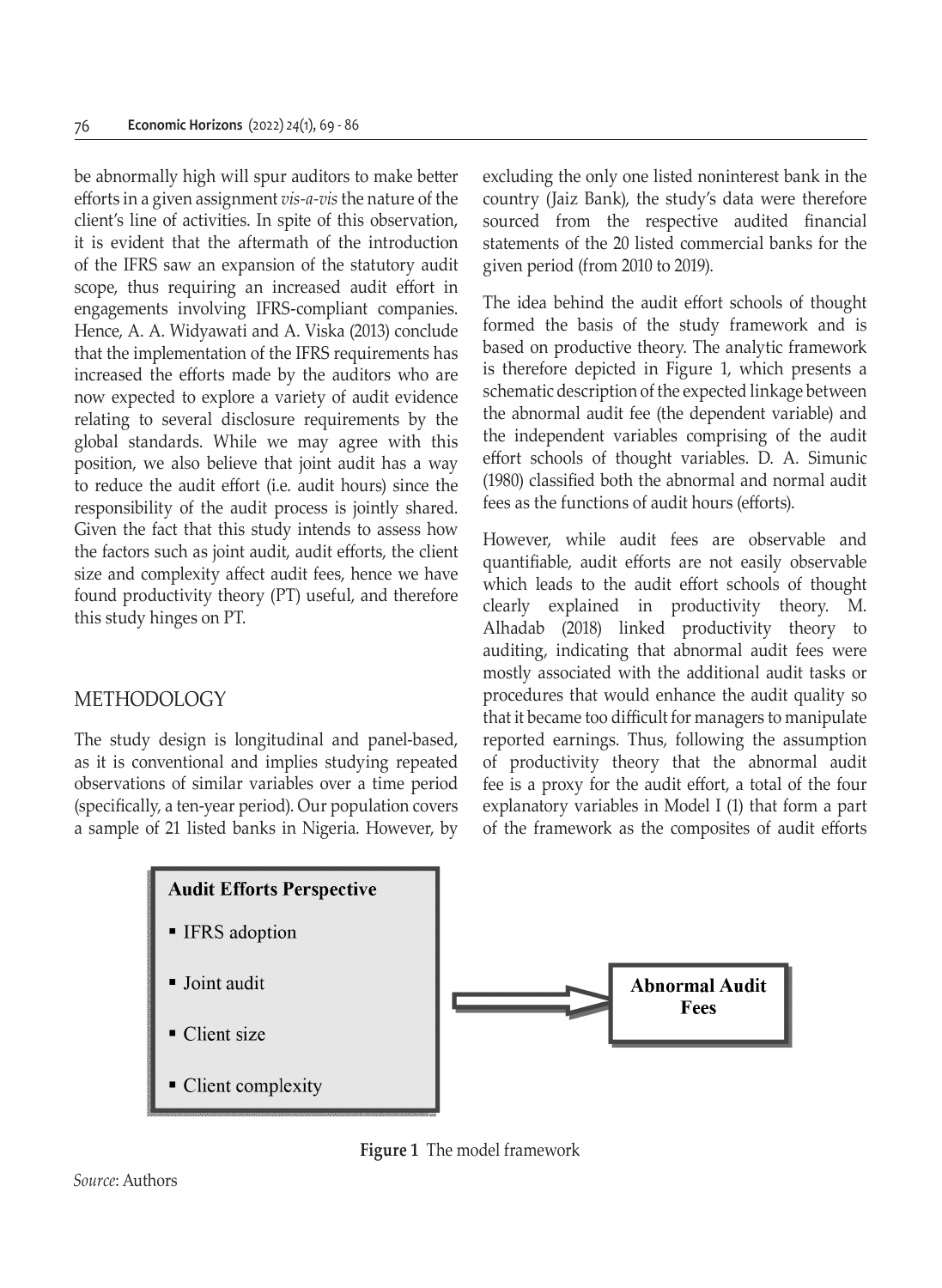are drafted in the study. The review of the variables, measurements and the relevant literature sources is given in the Table 1.

Following the above-mentioned theoretical projections, a functional relationship between the four variables identified from the audit effort school of thought and abnormal audit fees are presented below as follows:

Abnormal audit fees = *f* (IFRS adoption, joint audit, client size, client complexity) (1)

This can be specified in the econometric form as follows:

 $ABFEE_{it} = Y_{O} + Y_{I}IFRS_{it} + Y_{2}JAD_{it} + Y_{3}SLZ_{it} + Y_{4}CPX_{it} + \varepsilon$  (2)

where:

 $Y_{\Omega}$  = the constants or intercepts

*ϒ1 to ϒ<sup>4</sup>* = the unknown coefficients or parameters to be estimated

*it* = "*i*" represents the number of the companies (1,…20) and "*t*" is the period to be covered (1,…10yrs) *ABFEE* = abnormal audit fees

| <b>IFRS</b> |     | the IFRS adoption         |
|-------------|-----|---------------------------|
| JAD         | $=$ | joint audit               |
| SIZ.        | $=$ | the client size           |
| CPX         |     | the client complexity     |
| ε           |     | the stochastic error term |

The data were analyzed using descriptive statistics, correlation and panel regression analyses. In order to confirm how the specified model fits and ascertain whether the basic assumptions underlying the regression analysis use (for a study of this nature) are good, certain diagnostic tests had been done. On this note, the collated data were specifically subjected to the Variance Inflation Factor (VIF) test for multicollinearity, the heteroskedasticity test, the serial correlation test and the Ramsey RESET test for the model (mis)specification. The results obtained from those tests are, however, presented by means of the tables accompanied by a relevant analysis. The analysis was, however, carried out using the Eviews (10) software.

| Variables                  | <b>Notation</b> | Measurements                                                                                                                            | Source(s)                   | a priori<br>expectations |
|----------------------------|-----------------|-----------------------------------------------------------------------------------------------------------------------------------------|-----------------------------|--------------------------|
| The dependent variable:    |                 |                                                                                                                                         |                             |                          |
| Abnormal audit<br>fees     | ABFEE           | A residual from regressing the audit fee to<br>itself                                                                                   | Gros and Worret,<br>(2014)  | -nil-                    |
| The independent variables: |                 |                                                                                                                                         |                             |                          |
| IFRS adoption              | <b>IFRS</b>     | The dichotomous variable of '1' for the years the<br>companies have been implementing the IFRS,<br>and zero 'o' for the non-IFRS years. | Soedaryono (2017)           | $\ddot{}$                |
| Joint audit                | JAD             | The dummy variable of '1' for the firms using<br>joint auditors, 'o' otherwise.                                                         | Ilaboya et al (2017)        | $\ddot{}$                |
| Client size                | <b>SIZ</b>      | The natural log of the total assets                                                                                                     | Choi, Kim & Zang,<br>(2010) | $\ddot{}$                |
| Client<br>complexity       | <b>CPX</b>      | The number of subsidiaries of the company<br>being audited                                                                              | Choi et al (2010)           | $\ddot{}$                |

**Table 1** The variables, measurements, notation and *a priori* expectations

*Source*: Authors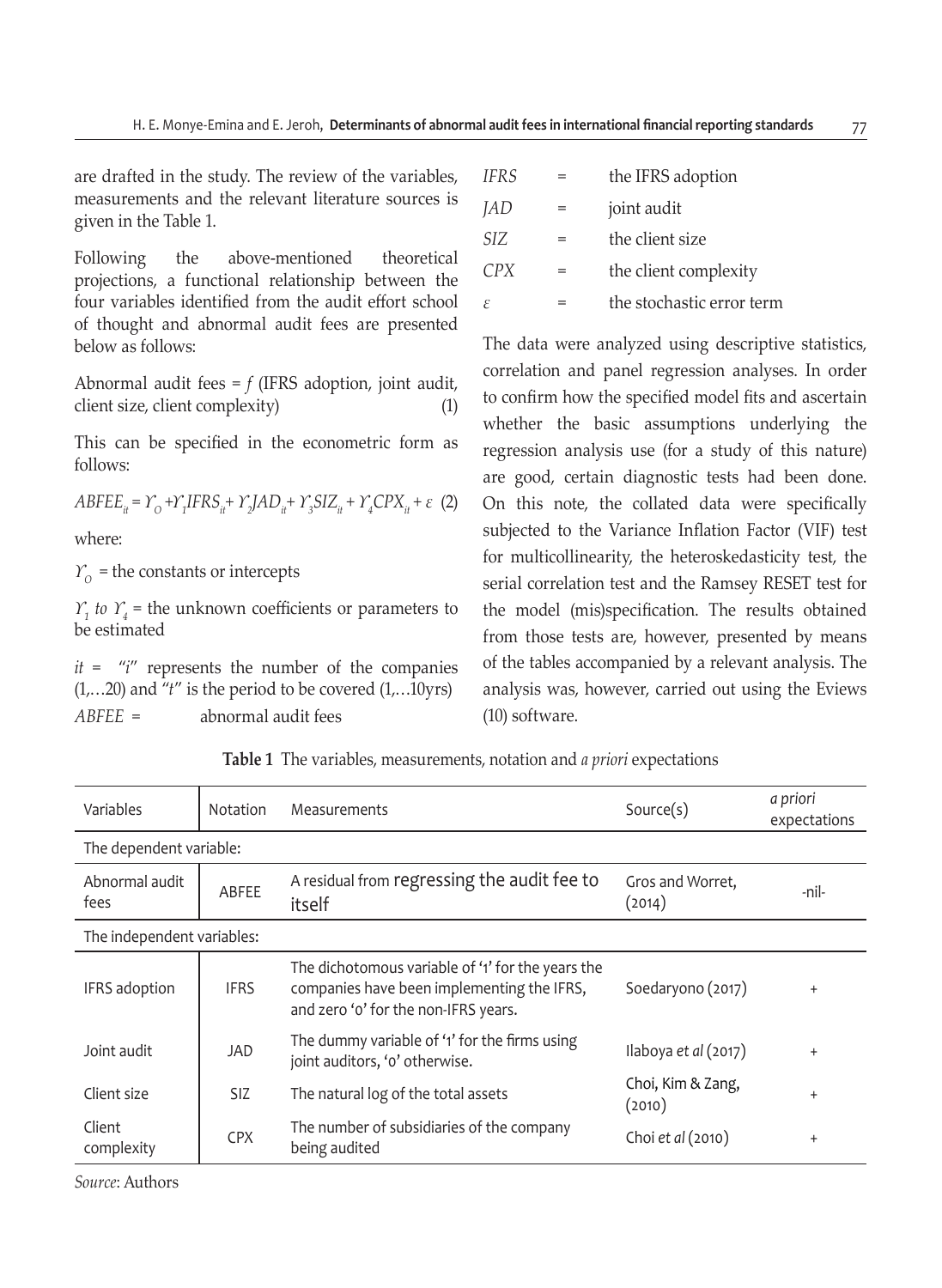### RESULTS

#### **The summary statistics**

The outcome of the summary statistics is presented in Table 2, including the results of the mean, the median, the standard deviation, skewness, the kurtosis, Jarque-Bera alongside the minimum and maximum values, among other things.

The descriptive statistics accounted for in Table 2 shows the characteristics of the variables used in the study. As is shown, the ABFEE (abnormal audit fees) variable has the minimum and maximum values of -4.21 and 0.522, respectively, which implies that the sampled firms were engaged in the payment of both abnormally high (positive abnormal) and abnormally low (negative abnormal) audit fees within the 10-year period covered by the study. Also, the mean value of ABFEE (the audit fee residual) has a negative value -0.15, which signifies the fact that the actual audit fees paid by all the sampled firms were on average jointly lower than the predicted industry average in value. The IFRS variable shows the mean value 0.695, which signifies the fact that about 70% of the 10-year period observed in this study can be classified as the IFRS era, namely the two-year pre-IFRS period (20102011) and the eight-year post-IFRS (2012-2019) period. Furthermore, the JAD (joint audits) variable shows the mean value 0.170, which means that only about 17% of the sampled firms engaged the joint auditors' services during the ten-year period observed in the study, whereas the remaining 83% of all the companies engaged single audit firms during the same period. This suggests that the culture of joint auditing is still not rife in the Nigerian financial sector.

Speaking about the size of the firms (SIZ) represented by the actual value of the total assets, the mean value shows that the average total assets of the sampled firms are  $\mathbb{N}1,296,921,477,000$ , with the minimum and maximum values ₦1,590,411 and ₦8,223,984,226, respectively. Finally, speaking about on the complexity of the firms (CPX) as represented by the number of the sampled firms' subsidiaries, the mean value 9.695 shows that the average number of the operating subsidiaries of the sampled firms is 10. The highest number of the operating subsidiaries of the sampled firms is 53, whereas the minimum value zero (0.000) shows that some of the banks do not have any subsidiary at all. When the Jarque-Bera statistics test of the goodness-of-fit is concerned, the outcome suggests that all the variables show a significant departure from normality owing to their low (respective) probability

|                 | ABFEE    | <b>IFRS</b> | JAD    | SIZ          | <b>CPX</b> |
|-----------------|----------|-------------|--------|--------------|------------|
| Mean            | $-0.15$  | 0.695       | 0.170  | 1296921477   | 9.695000   |
| Median          | 0.000    | 1.000       | 0.000  | 580225940    | 6.000000   |
| Maximum         | 0.522    | 1.000       | 1.000  | 8223984226   | 53.00000   |
| Minimum         | $-4.21$  | 0.000       | 0.000  | 1590411      | 0.000000   |
| Std. Dev.       | 0.988    | 0.462       | 0.377  | 1700807484   | 11.42825   |
| <b>Skewness</b> | $-2.41$  | $-0.847$    | 1.757  | 1.634845     | 2.101941   |
| Kurtosis        | 8.767    | 1.718       | 4.087  | 5.074167     | 6.693215   |
| Jarque-Bera     | 471.4    | 37.624      | 112.76 | 124.3173     | 260.9372   |
| Probability     | 0.000    | 0.000       | 0.000  | 0.000000     | 0.000000   |
| Sum             | $-30.10$ | 139.00      | 34.000 | 2.58E+11     | 1939.000   |
| Sum Sq. Dev.    | 194.2    | 42.395      | 28.220 | $5.73E + 20$ | 25990.39   |
| Observations    | 200      | 200         | 200    | 199          | 200        |

**Table 2** The descriptive statistics

*Source*: Authors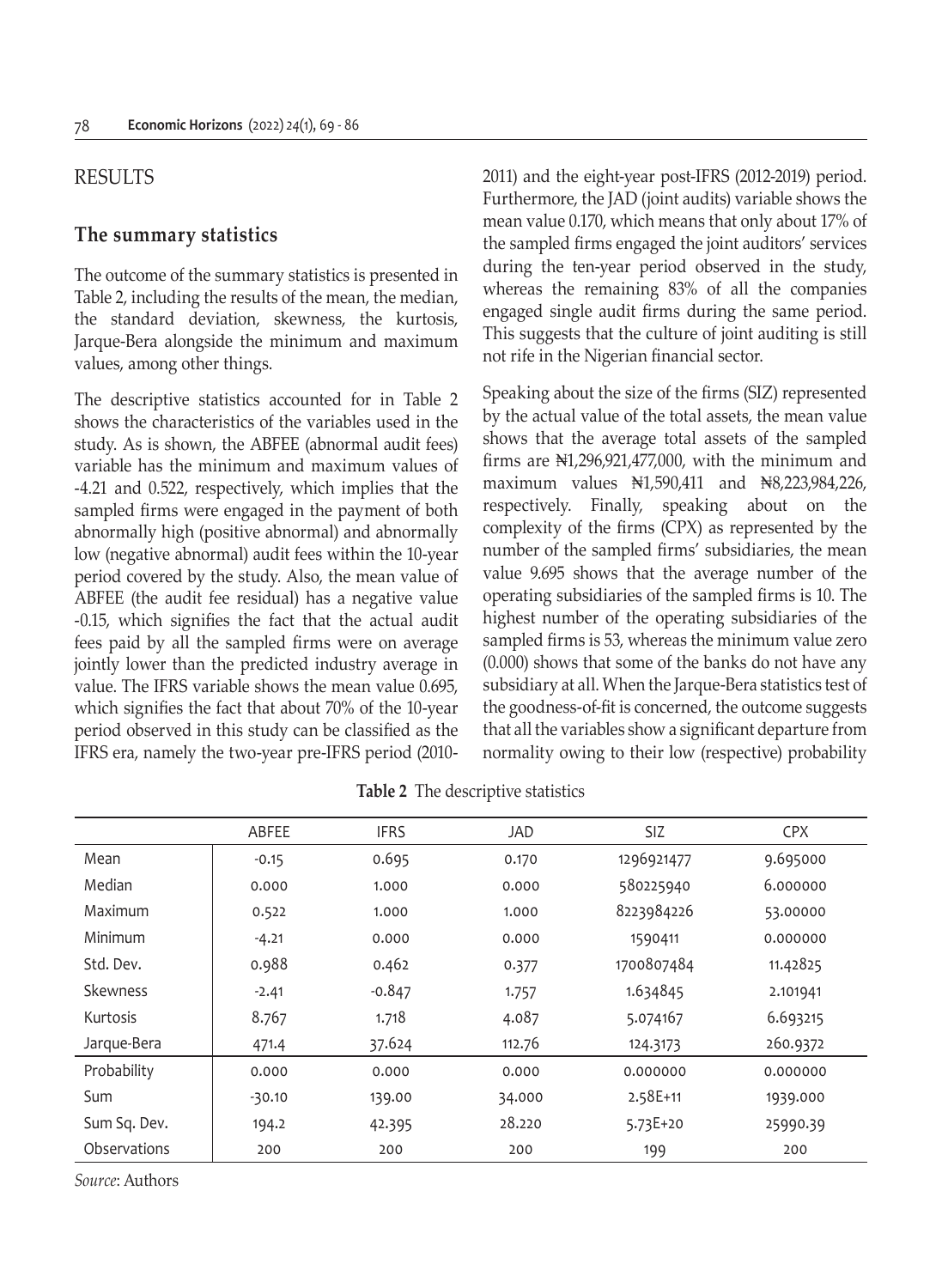values, which are all less than  $0.05 \leq 0.05$ ). Although the violation of the normality assumption poses no major problem in the panel data with large sample observations of  $\geq 200$  in line with the Central Limit Theorem, as cited in A. Ghasemi and S. Zahediasl (2012), the normality status could be attributed to the following two reasons: firstly, the majority of the variables were used in their original values solely for the purpose of the descriptive statistics in order to ensure unambiguous interpretations; secondly, the dichotomous or categorical variables (the IFRS adoption and the joint audit variables) were included, the categorical data usually not being generated from a normal distribution.

# **Correlation analysis**

Correlation was performed on the data for all the variables, as shown in Table 3. This analysis was essentially intended to establish the pattern and direction of the relationships among the variables and to find out if there were signs of multicollinearity among the dataset for the explanatory variables.

In Table 3, the Pearson correlation matrix for all the variables used in the study is presented. The adoption of the IFRS, the firm size (SIZ) and the firm complexity (CPX) are all negatively correlated with the variable of our interest (i.e. the ABFEE variable). They are all statistically significant at different levels as indicated by the asterisk (\*) signs. This implies that all things are equal, the variables of the IFRS, SIZ and the CPX move in the opposite direction from that of ABFEE, implying the one ascending and the other descending, thus signifying the inverse relationships. Evidently, where companies grow bigger, with a more complex structure, negative abnormal fees tend to reduce. On the other hand, the JAD variable is positively correlated with ABFEE owing to the 0.136 positive correlation coefficients. However, it is only the JAD (joint audits) variable that was statistically (although weakly) significant at the 10% levels (p-value = 0.054), which suggests that joint audit moves in the same direction as the abnormal audit fees do. Thus, higher joint audits are strongly associated with high positive abnormal audit fees. Speaking about the strength and direction of the associations among the explanatory variables, JAD is negatively associated with the IFRS and strongly positively correlated with the CPX ( $r = 0.497854$ , p-value = 0.0000), which means that the adoption of and compliance with the IFRS requirements may not necessarily require that firms should engage joint auditors' services although highly complex firms are associated with joint auditors. Similarly, the SIZ and JAD variables strongly positively correlated  $(r = 0.248155, p-value = 0.0004)$ ,

| Correlation |             |             |             |             |            |
|-------------|-------------|-------------|-------------|-------------|------------|
| Probability | ABFE        | <b>IFRS</b> | <b>JAD</b>  | <b>SIZ</b>  | <b>CPX</b> |
| ABFEE       | 1.000000    |             |             |             |            |
|             | --------    |             |             |             |            |
| <b>IFRS</b> | $-0.205824$ | 1.000000    |             |             |            |
|             | $0.0035***$ |             |             |             |            |
| <b>JAD</b>  | 0.136492    | $-0.076036$ | 1.000000    |             |            |
|             | $0.0540*$   | 0.2846      | --------    |             |            |
| <b>SIZ</b>  | $-0.579527$ | 0.111033    | 0.248155    | 1.000000    |            |
|             | $0.0000***$ | 0.1175      | $0.0004***$ | --------    |            |
| <b>CPX</b>  | $-0.167582$ | 0.110884    | 0.497854    | 0.462109    | 1.000000   |
|             | $0.0177***$ | 0.118       | $0.0000***$ | $0.0000***$ | -------    |

**Table 3** The correlation matrix

Note: Covariance Analysis: Ordinary; Included Observations: 200

\*\*\*, \*\*, \* Correlation is significant at the 1%, 5% and 10% levels, respectively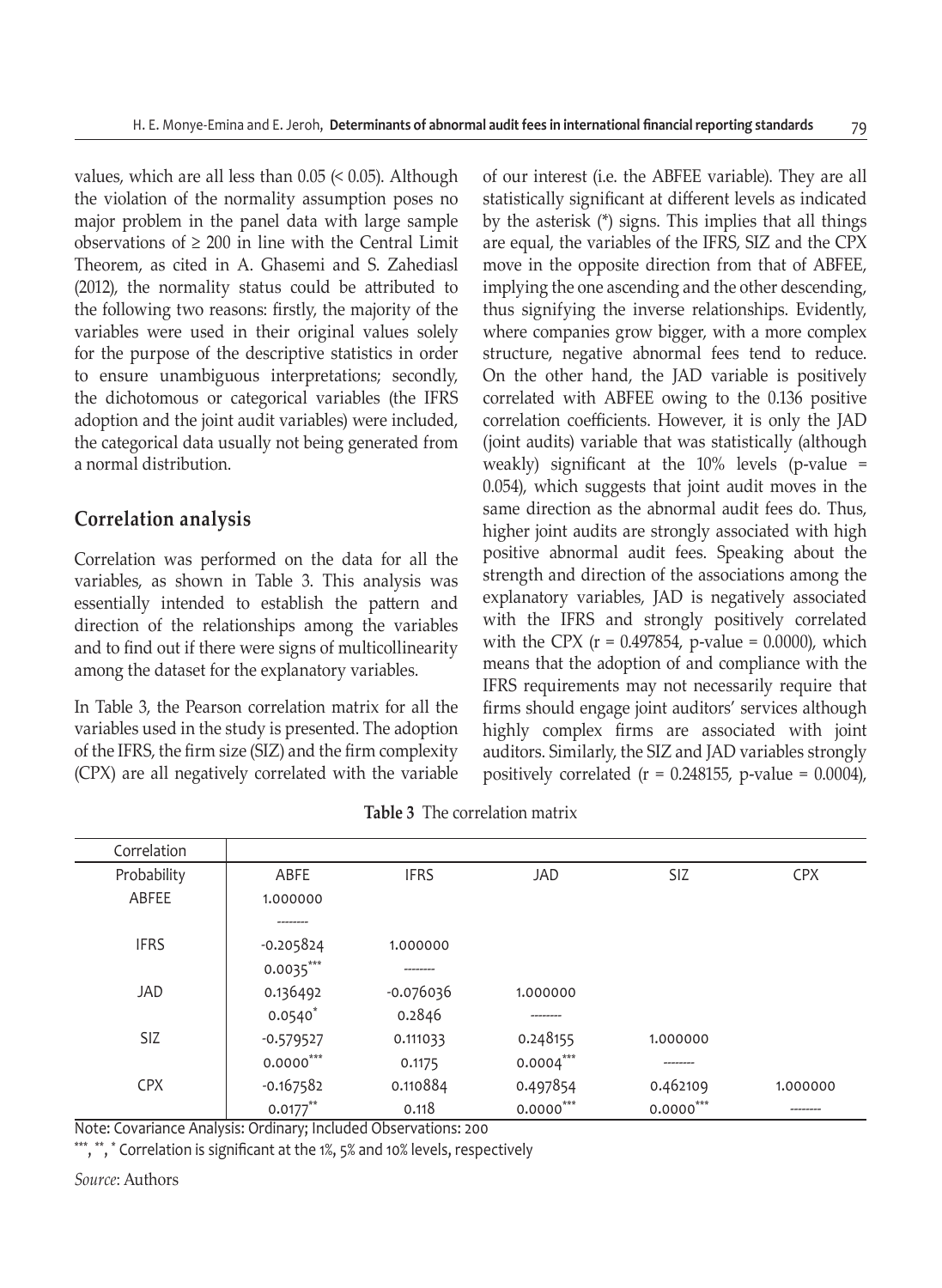which means that larger firms are more associated with joint audits.

# **Regression diagnostic tests**

The tests done in this section include the variance inflation factor (VIF) test for multicollinearity and the heteroskedasticity test (the so-called Hettest). To clearly show whether the model is rightly or correctly specified or not, the result of the serial correlation test and the Ramsey RESET Test for the model (mis) specification is also presented and analyzed.

Judging from the VIF results, the applicable decision rule is that if each of the explanatory variables has low VIF values below 10, it will be suggestive of the fact that such a variable does not correlate with other independent variables. However, if a variable exhibits a VIF up to or greater than 10, then it correlates with (an)other independent variable(s) and as such should be dropped. As can be seen in Table 4, the values for the centered VIF for all the variables are below the benchmark value 10. In line with E. Jeroh (2020a), the above results suggest the absence of multicollinearity issues among the variables. Thus, there is no issue of unstable parameter estimates in the regression line.

Table 5 shows the results of the heteroscedasticity test which checks for the presence/absence of the nonconstant variance. This test was done using the Breusch-Pagan-Godfrey test. The decision rule is that the variables do not show the signs of heteroscedasticity if the corresponding probability value of the F-statistics is greater than the 5% level. If that is the case (i.e. if the p-value is greater than 5%), a conclusion can be drawn that there is homoscedasticity, which is desirable. Noticeably, the p-value 0.1482 (14.82%) shows the absence of heteroscedasticity, which means that the residuals of the model are homoscedastic, which is desirable for regression analysis.

In the second row of the table, the outcome of the Breusch-Godfrey Lagrange Multiplier (LM) test for higher-order serial correlation is outlined. This test specifically checks for the presence or otherwise of serial correlation. The outcome revealed that the hypotheses of zero autocorrelation in the residuals could be rejected, which is because the probability values (Prob. F, Prob. Chi-Square) are less than 5%. However, the presence of serial correlation does not affect the non-biasness or consistency of the panel data estimators. Thus, it does not pose a major problem for the performed analysis since this study adopted the panel data approach.

In the third row of the table, the outcome of the Ramsey RESET test for the model specification is reported so as to test the accuracy of the regression model. The result reported an F-statistic of 0.595128 and a probability value of 0.7431 (74.3%). The high probability value is suggestive of the fact that there is no significant evidence of misspecification. Thus, the result cannot not sustain the wrongly specified model.

| Variable    | Coefficient | Uncentered | Centered  |
|-------------|-------------|------------|-----------|
|             | Variance    | VIF        | VIF       |
|             | 0.541368    | 202.8896   | <b>NA</b> |
| <b>IFRS</b> | 0.013284    | 3.459970   | 1.055291  |
| JAD         | 0.031261    | 1.991668   | 1.653085  |
| <b>SIZ</b>  | 0.001730    | 246.8285   | 3.885331  |
| <b>CPX</b>  | 3.52E-05    | 2.951268   | 1.712577  |

**Table 4** The results of the VIF Tests

Note: Variance Inflation Factors; Sample: 1.200; Included observations: 200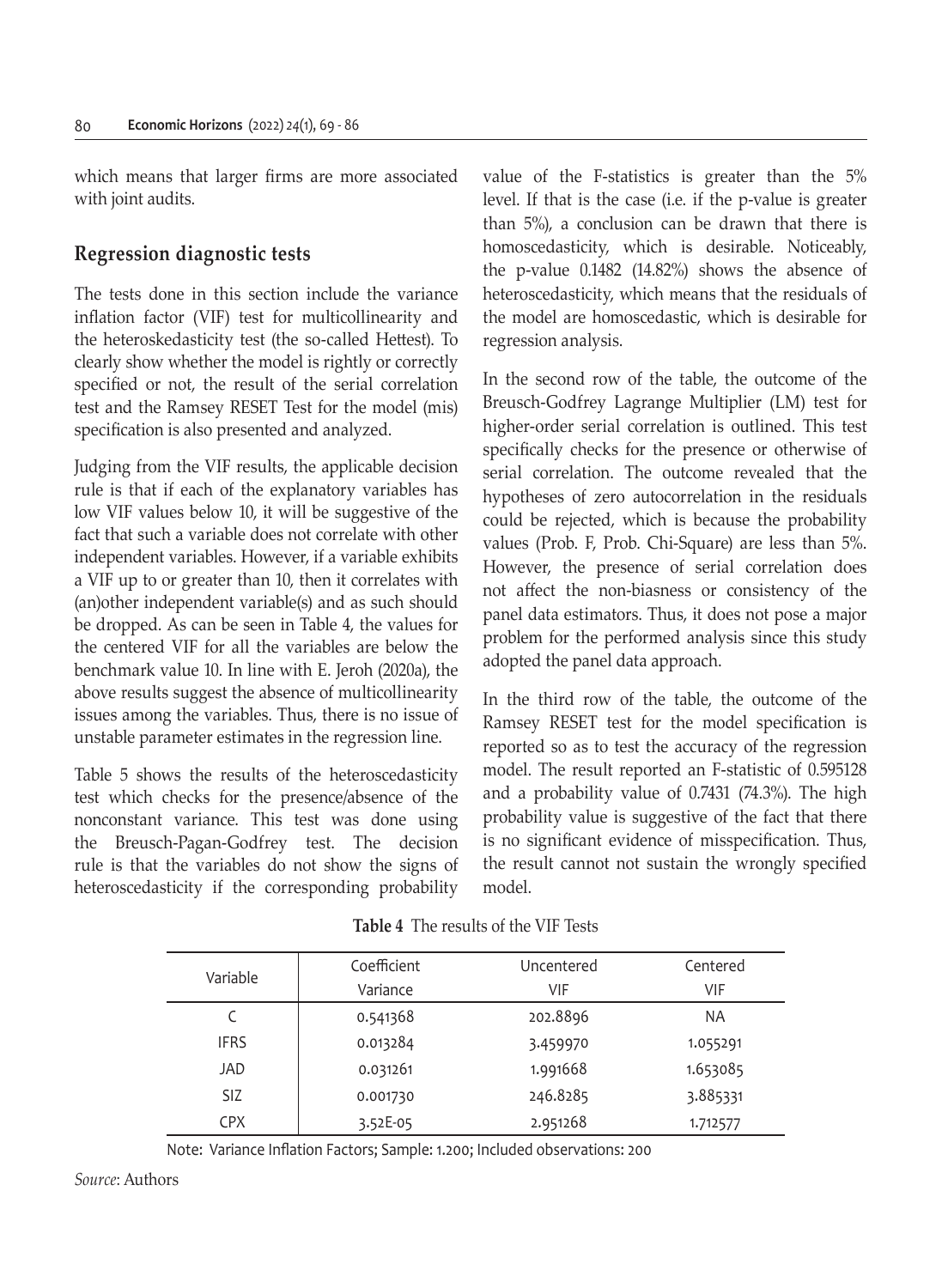| Heteroskedasticity Test: Breusch-Pagan-Godfrey |          |  |  |  |
|------------------------------------------------|----------|--|--|--|
| <b>F-statistics</b>                            | 2.106875 |  |  |  |
| Prob.                                          | 0.1482   |  |  |  |
| Breusch-Godfrey Serial Correlation LM Test:    |          |  |  |  |
| <b>F-statistics</b>                            | 34.50643 |  |  |  |
| Prob.                                          | 0.0000   |  |  |  |
| Ramsey RESET Test                              |          |  |  |  |
| <b>F-statistics</b><br>0.595128                |          |  |  |  |
| Prob.                                          | 0.7431   |  |  |  |

**Table 5** The other regression diagnostics test(s) results

*Source*: Authors

The outcome shown in Table 6 reveals that the probability value of the Hausman Test (p-value = 0.0085) is less than 5%, which is a confirmation of the appropriateness of the fixed effect model in capturing the relationships among the panels. Therefore, the fixed effect regression result is accepted for drawing conclusions.

**Table 6** Hausman Test Result

|               | Test Summary   Chi-Sq. Statistic Chi-Sq. d.f. | Prob.  |
|---------------|-----------------------------------------------|--------|
| Cross-section | 20.531294                                     | 0.0085 |
| random        |                                               |        |
| $\cdots$      |                                               |        |

Note: Correlated Random Effects - Hausman Test; Equation: Untitled; Test cross-section random effects

*Source*: Authors

### **The regression output**

According to Table 7, the statistical significance of the models cannot be rejected at the 5% levels owing to the F-statistics values  $37.09337$  (p-value = 0.000). This is the indication that there is a linear relationship between the dependent variable (ABFEE) and the explanatory variables taken all together at the 1% significance level. As far as the proportion of the variations in the dependent variable accounted for by the explanatory variables taken all together is concerned, the result shows a total of 43.21%.

However, the adjusted R-squared controlling the effect of the inclusion of the successive explanatory variables at the freedom degrees stood at 42.05%, which implies that the remaining proportions of 57.95% were not captured by the individual models and that they were taken care of by the error term. This de facto means that the IFRS, JAD, SIZ and CPX variables explained reasonable variations in abnormal audit fees (ABFEE), which on its part aptly suggests that changes in abnormal audit fees are reasonably explained by the measures of the audit efforts. Concerning the behaviors of the audit effort proxies with respect to ABFEE as shown in the model, the outcome shows that it is only the JAD variable that has a positive coefficient sign, whereas the IFRS, CPX and SIZ variables have negative coefficient sign. The variables that significantly contributed to the variance in ABFEE, however, are the IFRS (at a 5% level), JAD and SIZ (at a 1% level, respectively), whereas CPX (complexity) was not significant owing to its high p-value of 0.9494, which implies that increases in joint audits by one unit will lead to a unit significant increase of about 0.756 in ABFEE. On the other hand, increases in SIZ and the IFRS will have significant decreasing effects on ABFEE, all things being equal.

#### **CONCLUSION**

The paper focuses on the determinants of the abnormal audit fees based on the audit effort perspective. The study was carried out in response to the growing concerns that little is known of the drivers and determinants of abnormal audit fees in Nigeria and the audit effort approach was applied. There were also the questions of whether the factors determining normal audit fees are the same as those determining abnormal audit fees since both originate from the auditor's service. There were also the beliefs that abnormal audit fees were primarily motivated by extra or unexplained audit efforts and the costs associated with them.

Thus, guided by the tenets of productivity theory as popularized by I. Gough (1972), the link between abnormal audit fees and audit efforts was the subject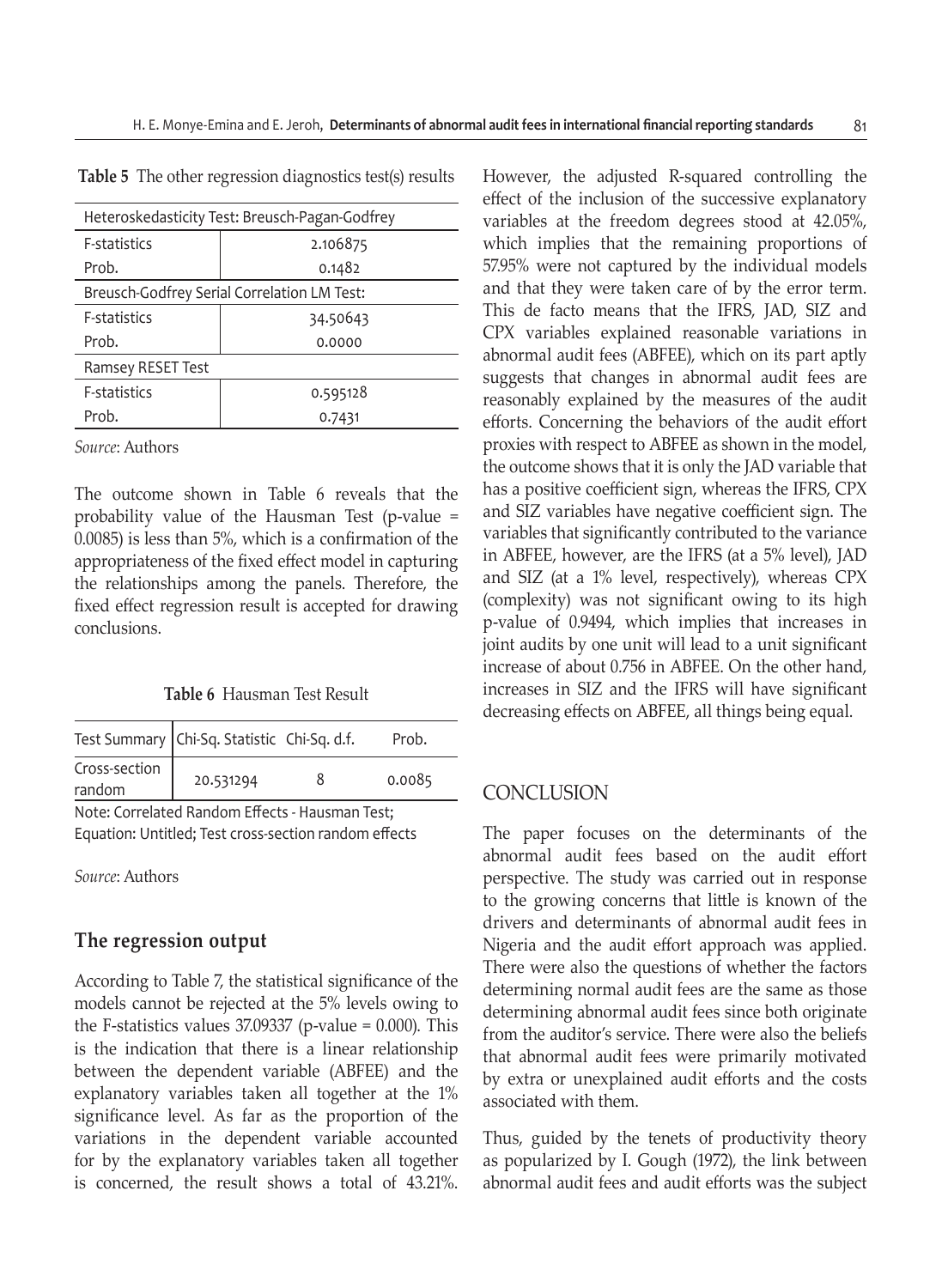| Audit Effort                                                        | Dependent Variable: ABFEE<br>Sample (2010 - 2019); Periods included: 10<br>Total observations: 200 (20 cross-sections) |             |                                              |  |  |  |
|---------------------------------------------------------------------|------------------------------------------------------------------------------------------------------------------------|-------------|----------------------------------------------|--|--|--|
| Variable                                                            | Coefficient                                                                                                            | t-Statistic | Prob.                                        |  |  |  |
| C                                                                   | 4.847234                                                                                                               | 10.57861    | 0.0000                                       |  |  |  |
| <b>IFRS</b>                                                         | $-0.241357$                                                                                                            | $-2.047214$ | $0.0420**$                                   |  |  |  |
| JAD                                                                 | 0.755574                                                                                                               | 4.572141    | $0.0000$ ***                                 |  |  |  |
| <b>SIZ</b>                                                          | $-0.256204$                                                                                                            | $-10.42892$ | $0.0000$ ***                                 |  |  |  |
| <b>CPX</b>                                                          | $-0.000377$                                                                                                            | $-0.063525$ | 0.9494                                       |  |  |  |
| R-squared<br>Adjusted R-squared<br>F-statistic<br>Prob(F-statistic) |                                                                                                                        |             | 0.432105<br>0.420456<br>37.09337<br>0.000000 |  |  |  |

#### **Table 7** Panel Regression Results of the Models

\*\*\*, \*\*, \*. Significant at the 1%, 5% and 10% levels, respectively.

*Source*: Authors

matter of our examination, which was carried out considering the size and complexity of the auditor's clients, joint audit and the implication of the adoption of the IFRS on audit efforts. The data used in the paper were secondary by nature and the analysis was conducted using relevant econometric tools.

The key findings arising from this study are indicative of the fact that, when taken together, ABFEE has a linear relationship with the predictor/input variables, with the IFRS, CPX and SIZ variables recording a negative correlation with ABFEE. Impliedly, where companies grow bigger with more complex structures, there are tendencies of such companies recording a reduction in negative abnormal audit fees Alternatively, JAD recorded a positive correlation with ABFEE, which means that the records of high positive abnormal audit fees are mostly associated with the companies engaging joint auditors' services. Additionally, the variables that significantly contributed to the variance in ABFEE were the IFRS (at a 5% level), JAD and SIZ (at a 1% level, respectively), whereas CPX (client complexity) was not significant owing to its high p-value of 0.9494, which implies that increases in joint audits by one unit will lead to a unit significant increase of about 0.756 in ABFEE. On the other hand, increases in SIZ and the IFRS will have significant decreasing effects on ABFEE, all things being equal. The further implications of the results arising from this study suggest that larger companies with more complex structures are more associated with joint audits. Regarding the regression output for the hypotheses test, the following conclusions are made:

- there is a significant relationship between abnormal audit fees and the IFRS-based financial reporting;
- joint audit has a significant effect on abnormal audit fees;
- the client size exerts a significant influence on abnormal audit fees, and
- the client complexity exerts no significant influence on abnormal audit fees.

With these results in mind, the study however recommends the following:

• accounting professional bodies should review, harmonize and enforce the minimum audit feebenchmarks for the various categories of the audit firms engaged in the provision of specified professional audit services;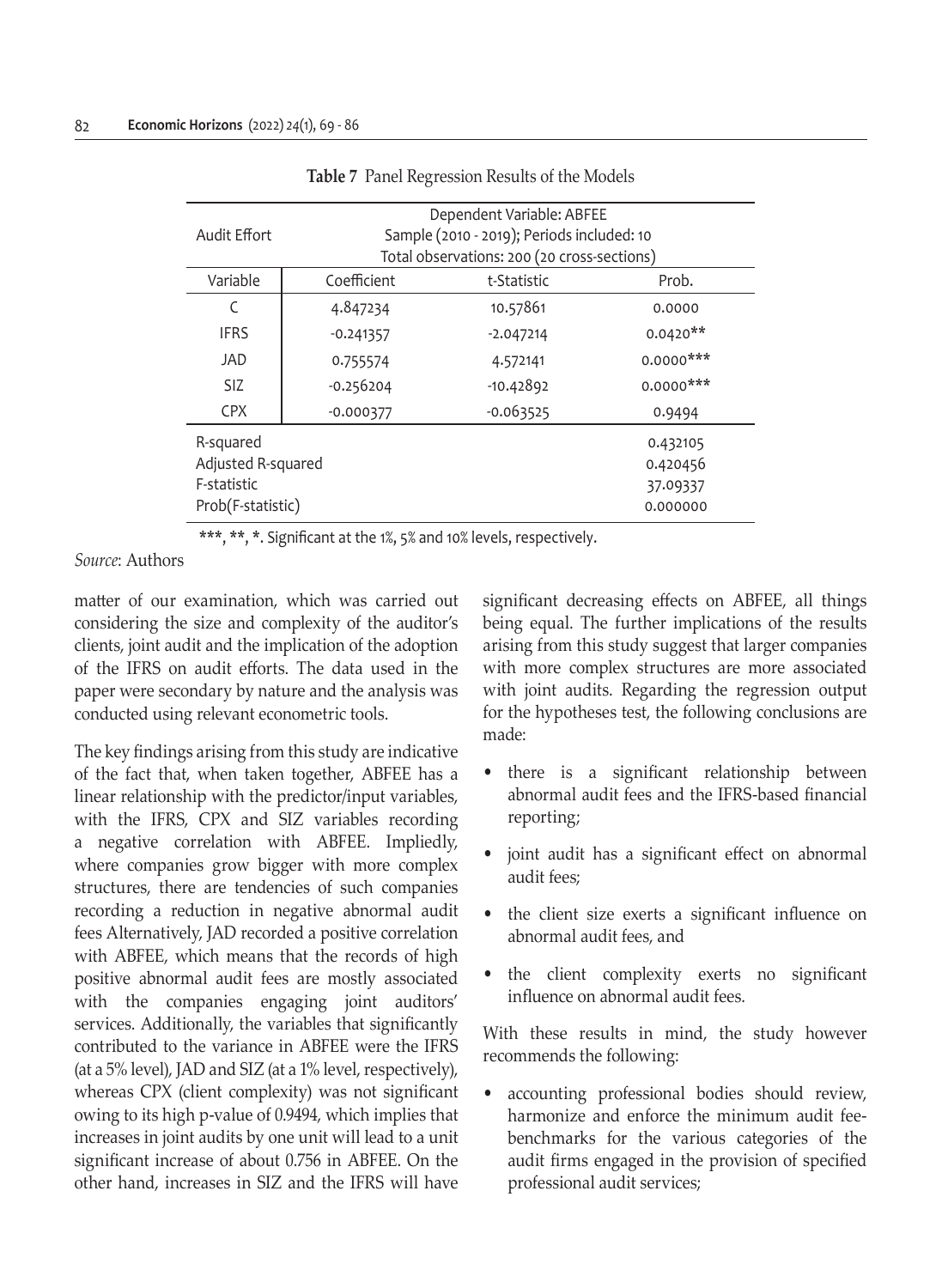• firms should embrace joint audit as a way to discourage abnormal audit fees through a deliberate reduction in required audit hours and audit efforts, which will ultimately give relevance to smaller auditing firms in Nigeria.

This study's scope, however, is delimited to only the four indicators of the audit effort and the data used were solely derived from the commercial banks' financial statements. Therefore, the resulting suggestion implies that future investigations should expand this scope by looking at the additional factors of influence, such as the audit of fair values and the other estimates that may increase the likelihood of companies paying abnormal audit fees. Furthermore, since our study is solely focused on the data obtained from commercial banks, additional research in the other factors that generate the atypical audit fees paid by corporations in various industries might be conducted by future researchers.

### REFERENCES

- Ajaegbu, C. (2014). *Case for Joint audit, Institute of Chartered Accountants of Nigeria*. Retrieved May 10, 2019, from http://icanig.org/ican/documents/Ican\_case\_for\_joint\_ audit\_final.pdf
- Ajekwe, C. C. Onobi, S. D., & Ibiamke, A. (2017). Effect of IFRS adoption on audit fees of listed deposit money banks in Nigeria. *European Journal of Accounting Auditing and Finance Research*, *5*(6), 77-87.
- Alhadab, M. (2018). Abnormal audit fees and accrual and real earnings management: Evidence from UK. *Journal of Financial Reporting and Accounting*, *16*(3), 395- 416. doi:10.1108/JFRA-07-2017-0050
- Al-Shammari, B., Brown, P., & Tarca, A. (2008). An investigation of compliance with international accounting standards by listed companies in the Gulf Co-Operation council member states. *The International Journal of Accounting*, *43*(4), 425-447.
- Andre, P., Broye, G., Pong, C., & Schatt, A. (2015). Are joint audits associated with higher audit fees? *European Accounting Review*, *25*(2), 245-274. doi:10.1080/ 09638180.2014.998016
- Barth, M. E., Landsman, W. R., Lang, M., & Williams, C. D. (2006). Accounting quality: International Accounting Standards and US GAAP. *Working paper*, University of North Carolina and Stanford University
- Barth, M. E., & Schipper, K. (2008). Financial reporting transparency. *Journal of Accounting, Auditing & Finance*, *23*(9), 173-190. doi:10.1177/0148558X0802300203
- Butterworth, S., & Houghton, K. A. (1995). Auditor switching: the pricing of audit services. *Journal of Business Finance & Accounting*, *22*(3), 323-344. doi.org/10.1111/j.1468-5957.1995.tb00877.x
- Carson, E., Fargher, N., Simon, D. T., & Taylor, M. H. (2004). Audit fees and market segmentation-further evidence on how client size matters within the context of audit fee models. *International Journal of Auditing*, *8*(1), 79-91. doi:10.1111/j.1099-1123.2004.00159.x
- Causholli, M., De Martinis, M., Hay, D., & Knechel, W. R. (2011). Audit markets, fees and production: Towards an integrated view of empirical audit research. *Journal of Accounting Literature, 29*, 167-215.
- Chan, P., Ezzamel, M., & Gwilliam, D. (1993). Determinants of audit fees for quoted UK companies. *Journal of Business Finance & Accounting*, *20*(6), 765-786. doi.org/10.1111/j.1468-5957.1993.tb00292.x
- Choi, J., Kim, J., & Zang, Y. (2010). Audit office size, audit quality, and audit pricing. *Auditing: A Journal of Practice and Theory*, *29*(1), 73-97. doi:10.2308/aud.2010.29.1.73
- Choi, Y. S., Peasnell, K., & Toniato, J. (2013). Has the IASB been successful in making accounting earnings more useful for prediction and valuation? UK evidence. *Journal of Business Finance & Accouting*, 40(7-8), 741-768. doi.org/10.1111/jbfa.12025
- Dabor, A. O., & Uyagu, B. (2017). Abnormal audit fee and audit quality: A moderating effect of firm characteristics. *Sriwijaya International Journal of Dynamic Economics and Business*, *1*(4), 327-340.
- DeFond, M. L., Raghunandan, K., & Subramanyam, K. R. (2002). Do non-audit service fees impair auditor independence? Evidence from going concern audit opinions. *Journal of Accounting Research*, *40*(4), 1247- 1274. doi:10.1111/1475-679x.00088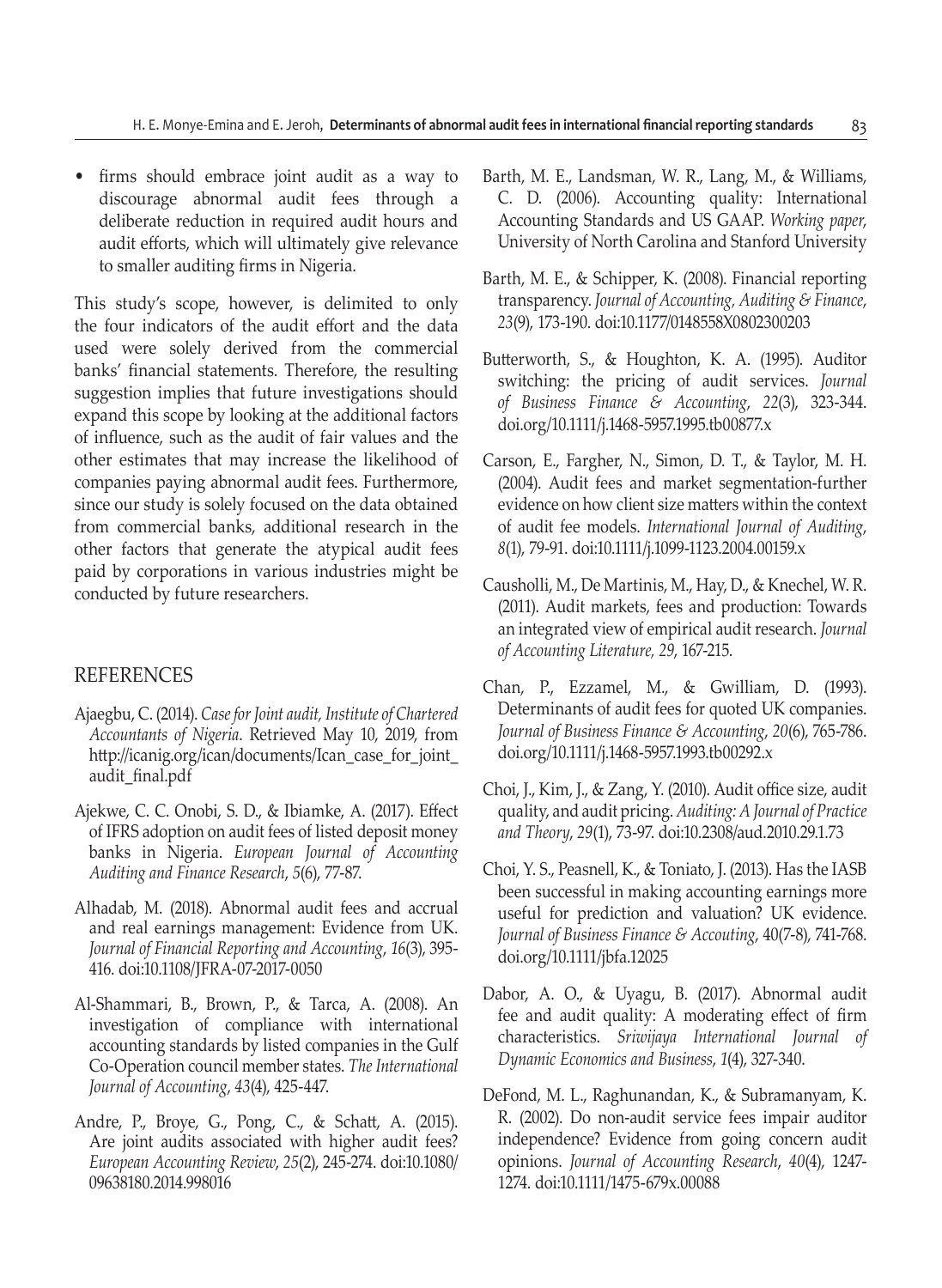- Dickins, D. E., Higgs, J. L., & Skantz, T. R. (2008). Estimating audit fees post-SOX. *Current Issues in Auditing*, *2*(1), 9-18. doi:10.2308/CIIA.2008.2.1.A9
- Doogar, R., Sivadasan, P., & Solomon, I. (2015). Audit fee residuals: Costs or rents? *Review of Accounting Studies*, *20*(4), 1247-1286. doi:10.1007/s11142-015-9322-2
- Eshleman, J. D., & Guo, P. (2014). Abnormal audit fees and audit quality: The importance of considering managerial incentives in tests of earnings management. *A Journal of Practice and Theory*, *33*(1), 117-138. doi.org/10.2308/ajpt-50560
- Firth, M. (1985). An analysis of audit fees and their determinants in New-Zealand. *Auditing: A Journal of Practice and Theory*, *4*(2), 23-37.
- Fitriany, S.V., & Anggraita, V. (2016). Impact of abnormal audit fee to audit quality: Indonesian case study. *American Journal of Economics*, *6*(1), 72-78. doi:10.5923/j. economics.20160601.09
- Gerrard, I., Houghton, K., & Woodliff, D. (1994). Audit fees: the effects of auditee, auditor and industry differences. *Managerial Auditing Journal*, *9*(7), 3-11. doi:10.1108/02686909410067534
- Ghasemi, A., & Zahediasl, S. (2012). Normality tests for statistical analysis: A guide for non-statisticians. *International Journal of Endocrinology and Metabolism, 10*(2), 486-489. doi:10.5812/ijem.3505.
- Gough, I. (1972). Marx's theory of productive and unproductive labour. *New Left Review*, *1*(76), 47-72.
- Gros, M., & Worret, D. (2014). The challenges of measuring audit quality: Some evidence. *International Journal of Critical Accounting*, *6*(4), 345-374. doi:10.1504/ IJCA.2014.067289
- Haak, M., Muraz, M., & Zieseniß, R. (2018). Joint audits: does the allocation of audit work affect audit quality and audit fees. *Accounting in Europe*, *15*(1), 55-80. doi:10.1080/17449480.2018.1440611
- Hay, D. C., Knechel, W. R., & Wong, N. (2006). Audit fees: A metal-analysis of the effect of supply and demand attributes. *Contemporary Accounting Research*, *23(1*), 141- 191. doi.org/10.1506/4XR4-KT5V-E8CN-91GX
- Hoitash, R., Markelevich, A., & Barragato, C. (2007). Audit fees and audit quality. *Managerial Auditing Journal*, *22*(8), 761-786. doi:10.1108/02686900710819634
- Hribar, P., Kravet, T. & Wilson, R. (2014). A new measure of accounting quality. *Review of Accounting Studies*, *19*(1), 506-538. doi.org/10.2139/SSRN.1283946
- Ilaboya, O. J., Izevbekhai, M. O., & Ohiokha, G. (2017). Determinant of abnormal audit fees in Nigerian Quoted Companies. *Ekonomska misao i praksa DBK*, *26*(1), 65-83.
- Jeroh, E. (2020). Corporate financial attributes and the value of listed financial service firms: The Nigerian Evidence. *Academy of Accounting and Financial Studies Journal*, *24*(2), 1-13.
- Jeroh, E. (2020a). An assessment of the internal determinants of the environmental disclosure practices of firms across Sub-Saharan Africa. *Economic Horizons*, *22*(1), 43-54. doi:10.5937/ekonhor2001047J.
- Knechel, R. W., & Salterio, S. E. (2017). *Auditing, Assurance and Risk.* New York, NY: Routledge.
- Krauss, P., Pronobis, P. & Zülch, H. (2014). Abnormal audit fees and audit quality: Initial evidence from the German audit market. *Journal of Business Economics*, *85*(1), 45-84. doi:10.1007/s11573-014-0709-5
- Krishnan, J., Sami, H., & Zhang, Y. (2005). Does the provision of non-audit services affect investor perceptions of auditor independence? *Auditing: A Journal of Practice & Theory*, *24*(2), 111-135. doi.org/10.2308/aud.2005.24.2.111
- Low, L., Tan, P., & Koh, H. (1990). The determination of audit fees: An analysis in the Singapore context. *Journal of Business Finance and Accounting*, *17*(2), 285-29. doi:10.1111/j.1468-5957.1990.tb00561.x
- Melville, A. (2019). *International Financial Reporting: A Practical Guide*. London, UK: Pearson.
- Monye-Emina, H. E., & Jeroh, E. (2014). Determinants of the credibility of audit reports in the Nigerian insurance sector. *Illorin Journal of Management Sciences*, *5*(1), 1-12.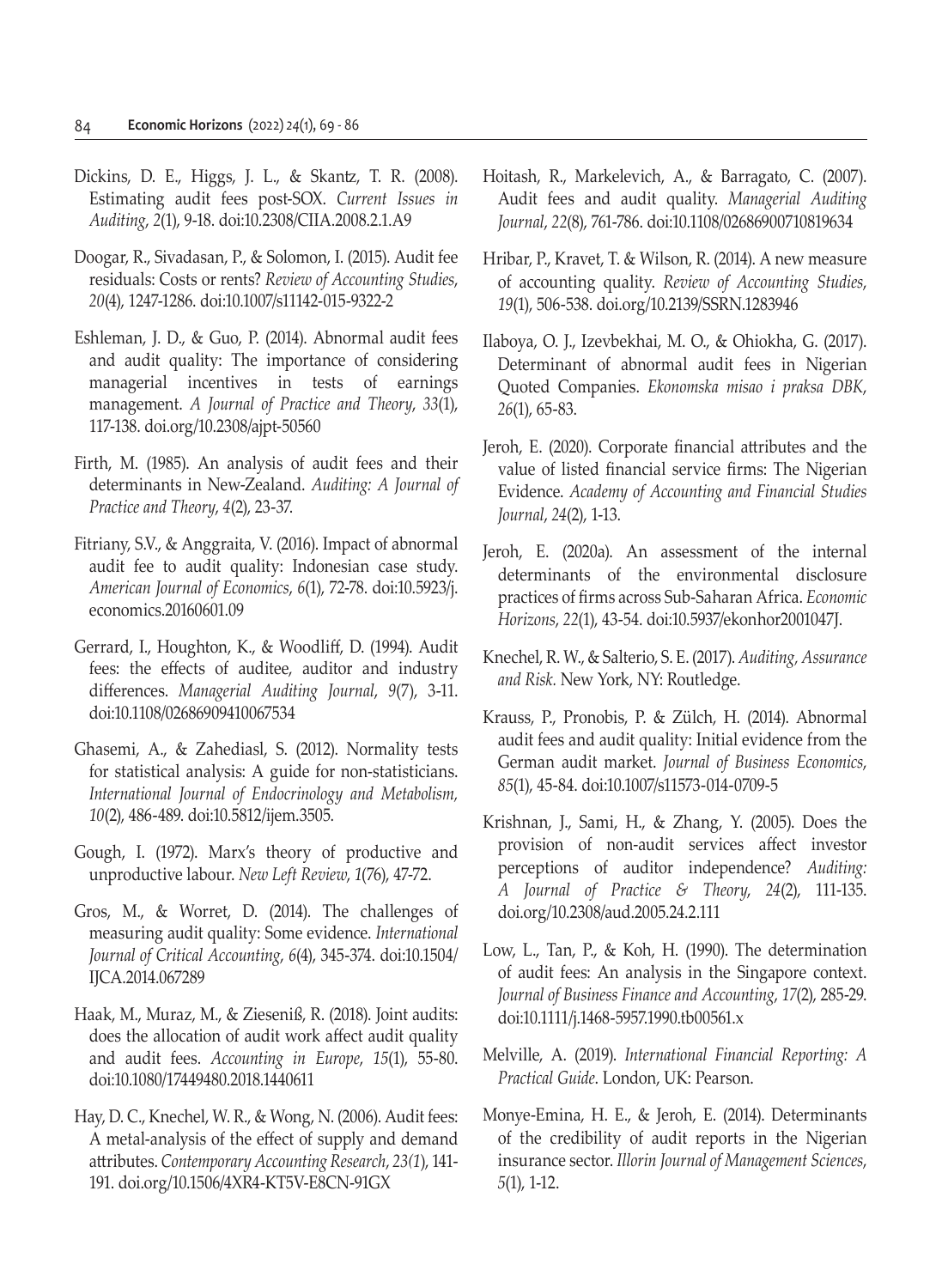- Nam, H. J. (2018). The Impact of mandatory IFRS transition on audit effort and audit fees: Evidence from Korea. *Australian Accounting Review*, *28*(8), 512- 524. doi.org/10.1111/auar.12209
- Obradovic, V. (2014). Inconsistent application of International Financial Reporting Standards. *Economic Horizons*, *16*(3), 231-243. doi:10.5937/ekonhor1403239O.
- Okaro, S. C., Okafor, G. O., & Ofoegbu, G. N. (2018). Mandating joint audits in Nigeria: Perspectives and issues. *International Journal of Academic Research in Business and Social Sciences*, *8*(3), 316-338. doi.org/10.6007/IJARBSS/v8-i3/3943
- Oladipupo, A. O., & Monye-Emina, H. E. (2016). Do abnormal audit fees matter in Nigerian audit market? *International Journal of Business and Finance Management Research*, *4*(3), 64-73.
- Razinger-Sakel, N., Audosset-Coulier, S., Kettumen, J., & Lessage, C. (2013). Joint audit issues and challenges for researchers and policy makers. *Accounting in Europe*, *10*(2), 175-199. doi:10.1080/17449480.2013.834725
- Sagin, O. S., & Shil, N. C. (2019). Determinants of quality accounting information disclosure. *Journal of Accounting and Finance in Emerging Economies*, *3*(1), 37- 43. doi.org/10.26710/jafee.v3i1.94
- Salehi, M., Farhangdoust, S., & Vahidnia, A. (2017). Abnormal audit fees and future restatements: evidence from Tehran stock exchange. *International Journal of Accounting Auditing and Performance Evaluation*, *13*(1), 42-57. doi:10.1504/IJAAPE.2017.081802
- Simunic, D. A. (1980). The pricing of audit services: Theory and evidence. *Journal of Accounting Research*, *18*(1), 161-190. doi.org/10.2307/2490397
- Soedaryono, B. (2017). Relationship between abnormal audit fees and audit quality before and after the adoption of IFRS in automotive and transportation listed in Indonesia stock exchange. *International Journal of Business and Management Intervention*, *6*(2), 16-25.
- *Soyemi, K. A., & Olowookere, J. K. (2013).* Determinants of external audit fees: Evidence from the banking sector in Nigeria. *Research Journal Finance and Accounting*, *4*(15), 50-58.
- Spasic, D., Abouagla, M. A. & Sekerez, V. (2021). Are IFRS acceptable for a developing country with specific business culture? Sudanese accountants' attitude. *Economic Horizons*, *23*(2), 149-163. doi:10.5937/ ekonhor2102157S.
- Taylor, G., Tower, G., & Neilson, J. (2010). Corporate communication of financial risk. *Accounting and Finance*, *50*(2), 417-446. doi.org/10.1111/j.1467- 629X.2009.00326.x
- Urhoghide, R. O., & Izedonmi, F. O. I. (2015). An empirical investigation of audit fee determinants in Nigeria. *International Journal of Business and Social Research*, *5*(8), 48-58. doi.org/10.18533/ijbsr.v5i8.785
- Widyawati, A. A., & Viska, A. (2013). Effect of IFRS convergence, complexity of accounting, and the probability of bankruptcy of the company against timelines and profit management. *Proceeding National Symposium XVI Accounting Manado*, *9*(2), 25-28.
- Xie, Z., Cai, C., & Ye, J. (2010). Abnormal audit fees and audit opinion- further evidence from china capital Market. *China Journal of Accounting Research*, *3*(1), 51-57. doi.org/10.1016/S1755-3091(13)60019-2
- Xu, Y., Jiang, A. L., Fargher, N., & Carson, E. (2011). Audit reports in Australia during the Global financial crisis. *Australian Accounting Review*, *21*(1), 22-31. doi:10.1111/ j.1835-2561.2010.00118.x
- Yip, W. Y. R., & Young, D. (2012). Does mandatory IFRS adoption improve information comparability? *The Accounting Review*, *87*(5), 1767-1789. doi:10.2308/accr-50192

*Received on 13th November 2021, after revision, accepted for publication on 13th April 2022*

*Published online on 20th April 2022*